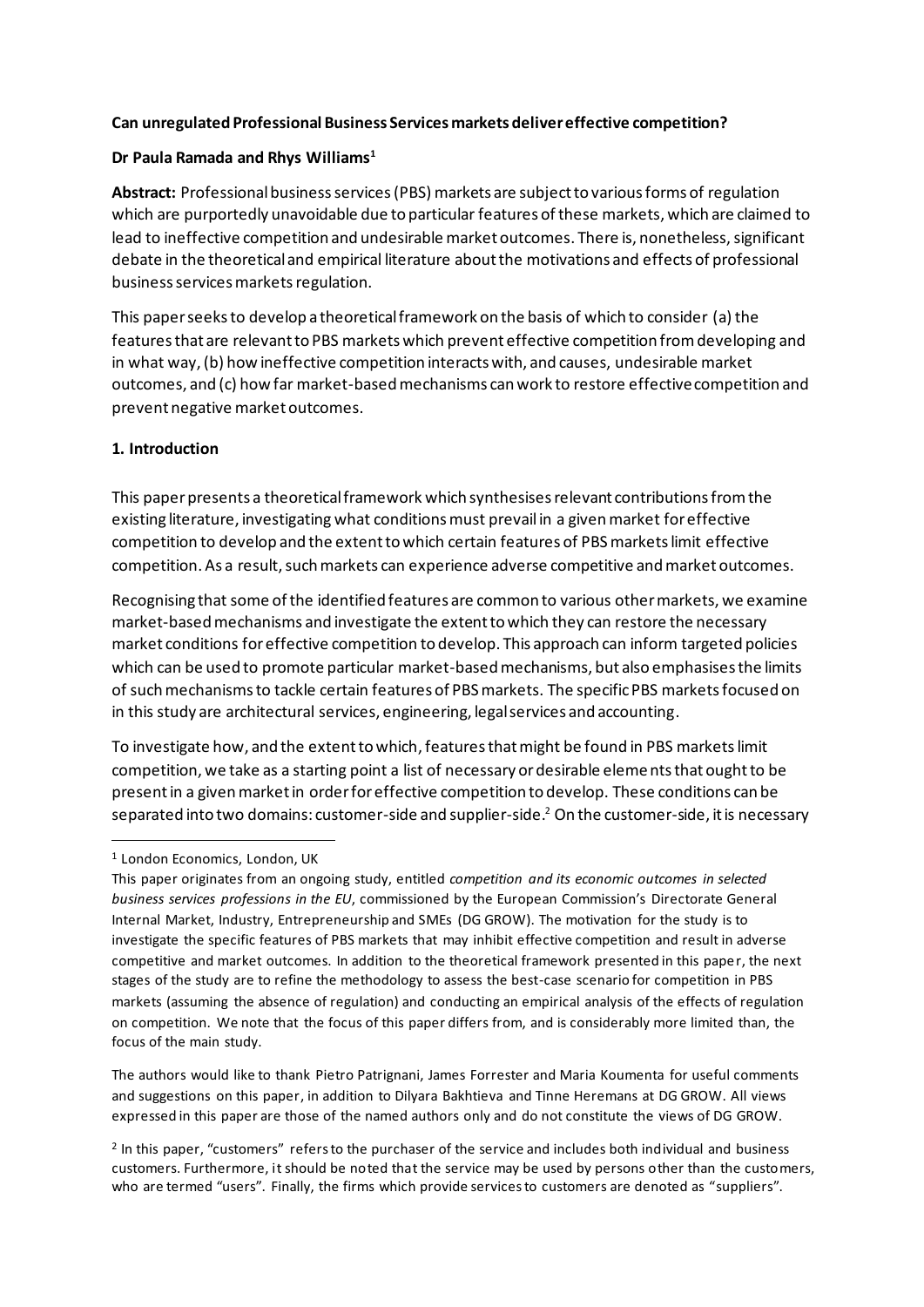that customers react to value for money (VFM). In order for them to react to VFM, they must be able to make themselves aware of the possible array of choices and assess and make comparison across these choices. This requires that there be low search and procurement costs. Additionally, customers must act upon this knowledge, which requires that they do not face high switching costs, that their choices are not encumbered by market segmentation and that they have an effective preference for suppliers offering higher VFM. On the supplier-side, itis necessary that low VFM suppliers lose market share to higher VFM competitors or new entrants. It must be the case that it is profitable to increase market share through offering better VFM, that low VFM suppliers are not protected by market segmentation and that suppliers have an incentive to innovate.

With the relevant criteria for effective competition outlined, we then examine the relevantfeatures which can be encountered in PBS markets that are likely to result in a breakdown of effective competition. These features include:

- informational asymmetries, such as customers' inability to assess service requirements and ex post quality;
- significant relationship-specific investments, by both customers and suppliers;
- multi-dimensionality of quality attributes and variability of customer preferences across these attributes;
- distorted demand behaviour arising from risk aversion, mandatory purchasing, and misalignment of 'buyer' and 'end-user' preferences;
- infrequent purchasing;
- low quality of service can cause significant negative externalities.

We link each feature to one or more of the requisite factors for effective competition that they are likely to affect and the mechanism through which this affects competition and market outcomes. An illustrative overview of this general framework is presented overleaf.

The advantage of this step is to focus attention on the actual effects of a certain market feature on competition. In this way, it delineates, as narrowly as possible, which, if any, elements of the competition mechanism may require addressing and can aid in designing solutions. Ultimately, this approach is a critique to sweeping interventions that may be suggested by looking at the problematic feature rather than its effects on competition and market outcomes.

It is particularly important to recognise that most of the specific features considered 'problematic' in the context of PBS markets, are in fact not uncommon and are present, to varying extents, in markets other than PBS. For example, a number of other markets are characterised by pervasive informational asymmetries, multi-dimensionality of product features and infrequent purchasing. Most of these markets have developed market-based mechanisms which are generally adequate to support the development of effective competition and resolve or limit the potential negative effects on market outcomes. Such mechanisms include reputational effects, contractual guarantees, the threat of litigation, standardisation, quality signalling, and digitalisation as a tool to disseminate information, facilitate standardisation, and widen market access. We analyse how these mechanisms can be applied to various PBS markets and evaluate their effectiveness in mitigating the impact of each feature discussed above.

The rest of the paper proceeds as follows, firstly, Section 2 considersthe conditions required for effective competition to exist in a market. Secondly, specific features inherent to PBS markets are explained in Section 3, including how such features might result in effective competition breaking down. Ineffective competition is likely to lead to negative competition outcomes which likely also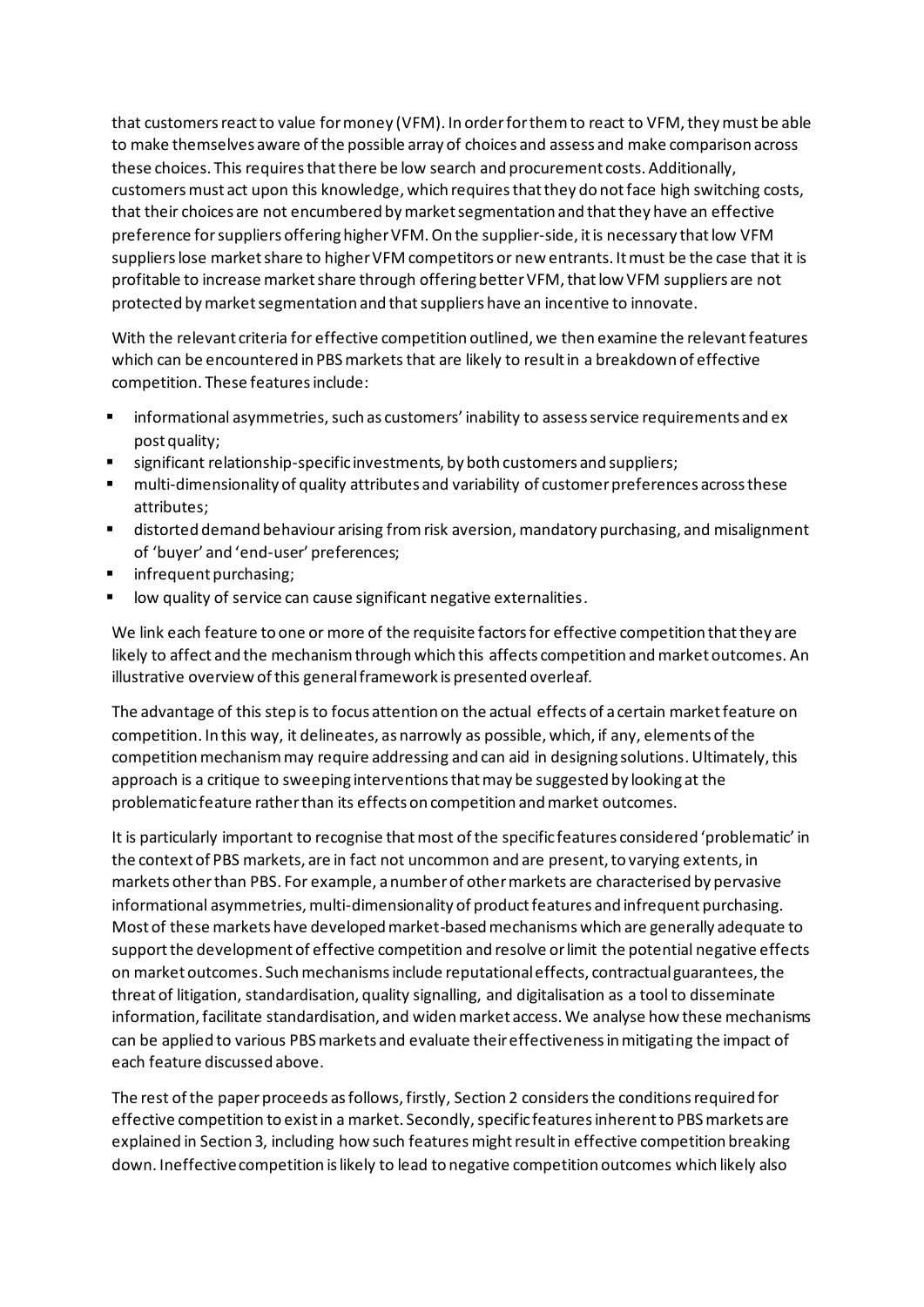leads to negative market outcomes(Section 4). The ability for market-based mechanisms to restore effective competition and mitigate the identified market failures on competitive and market outcomes, is explored in Section 5. Section 6 highlights work to date on applying the framework and presents a discussion on methods to measure market features, competition outcomes and market outcomes. Finally, Section 7 offers some concluding remarks.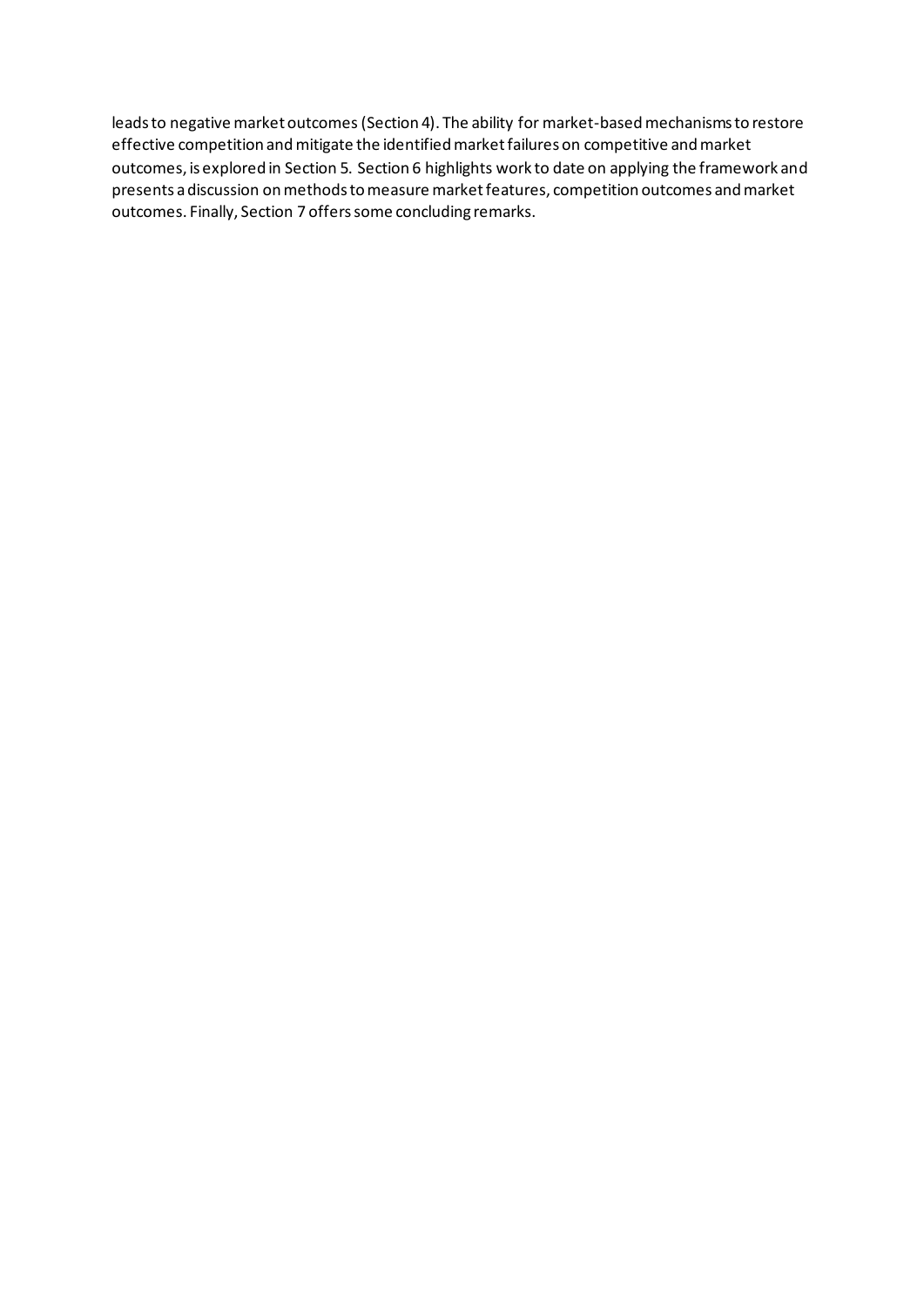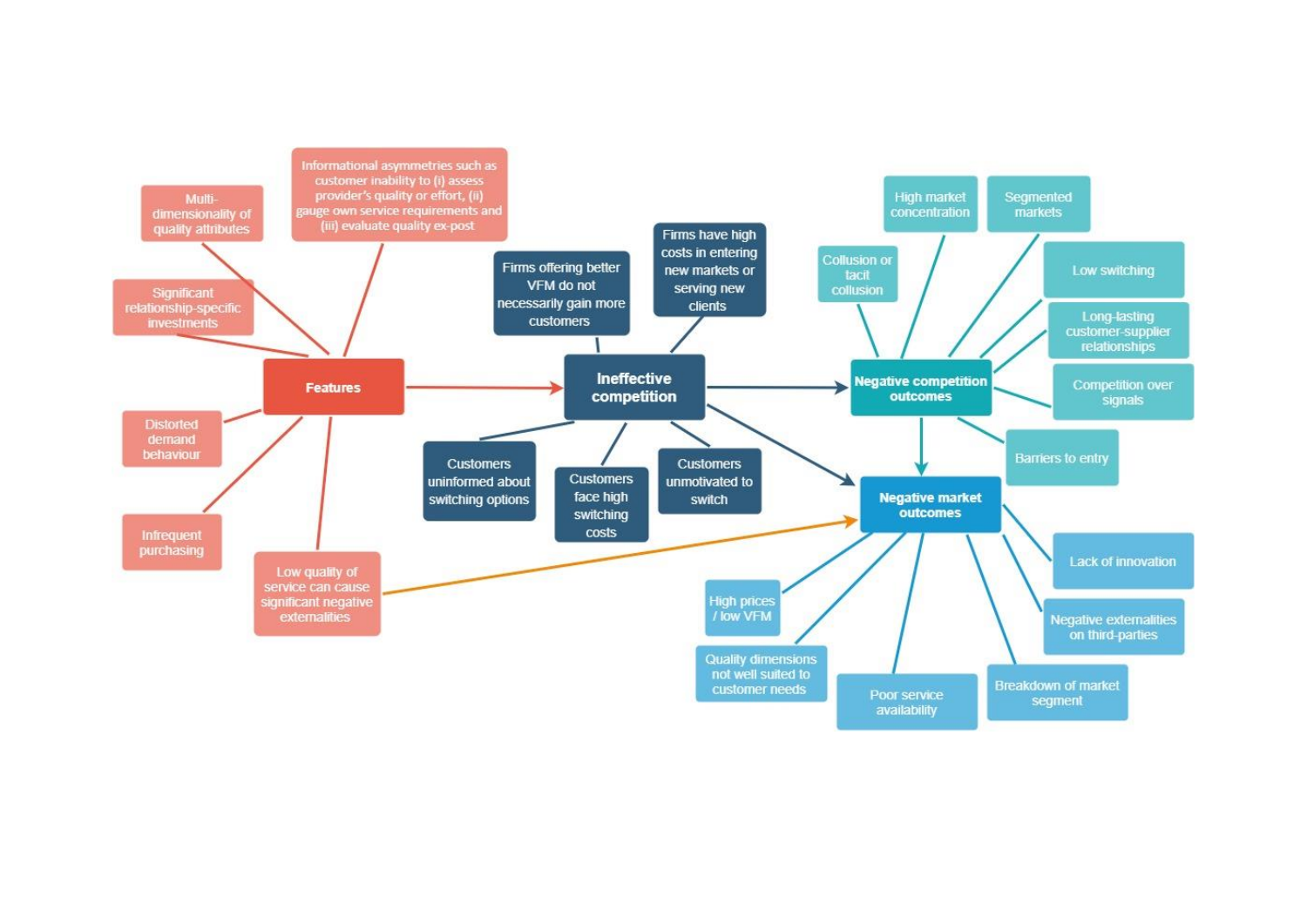### **2. What is effective competition and what general conditions does it require?**

There is no consensus in the economics literature about the meaning of the term 'effective competition'. For our purposes, we shall consider effective competition to correspond to a market situation where customers are able to i) access information about available service choices that are relevant to them, ii) assess and compare these choices and determine how well they meet needs and iii) act on the information and respective assessment bymoving away from low value-for-money (VFM) suppliers, towards higher VFM suppliers. In turn, suppliers' incentives are such that informed action by customers drives firms to be rivalrous and to seek to win and retain customers by offering price and quality of service conditions which best suit customer needs. $^3$ 

Several conditions are required for effective competition to develop, including on the customer-side and on the supplier-side. On the customer-side, customersmust be informed and reactive:

- Customers are able, at reasonable cost, to make themselves informed about the options of services and suppliers that are available in the market and that are relevant to them; furthermore, they are able to assess and compare these options, in terms of value for money they deliver.
- Customers face low switching costs, so that they are able to react to the information gathered and assessed, translating that into choices that they make in the marketplace.
- Customers are motivated to switch so that they react to the different offers in the marketplace, leaving suppliers that offer low VFM in favour of higher VFM suppliers.

On the supply-side, firms must be incentivised to compete and be rivalrous:

- Suppliers offering better VFM are able to gain more customers so that firms compete amongst each other by providing services and service characteristics that are valued by users.
- Suppliers do not face high costs to enter new markets or to serve new customersso that firms offering low VFM to their customers can expect competitors to enter the market and vie for these customers.

Clearly, these ideal conditions are rarely all present in any real-world markets. However, it is helpful to describe what these conditions are in order to investigate the mechanism by which particular features of PBS markets(which we turn to next) might limit effective competition.

# **3. Features of some PBS markets and how they may limit effective competition**

Certain features, intrinsic to the nature of certain professional business services, may be present, to varying degree, in some PBS markets, and their presence islikely to prevent or limit the development of effective competition. These features can be grouped as follows:

- informational asymmetries, such as customers' inability to (i) assess supplier's quality or effort, (ii) gauge own service requirements and (iii) evaluate quality ex post,
- significant relationship-specific investments, incurred by both customers and suppliers,
- multi-dimensionality of quality attributes and variability of customer preferences across these attributes,
- distorted demand behaviour arising from risk aversion, mandatory purchasing, and misalignment of 'buyer' and 'end-user' preferences,
- infrequent purchasing,

<sup>&</sup>lt;sup>3</sup> This closely follows the UK energy regulator's definition (Ofgem, 2019). This definition draws on early literature, including Clark (1940) and Sosnick (1958). Discussion can also be found in (Delp and Mayo, 2017).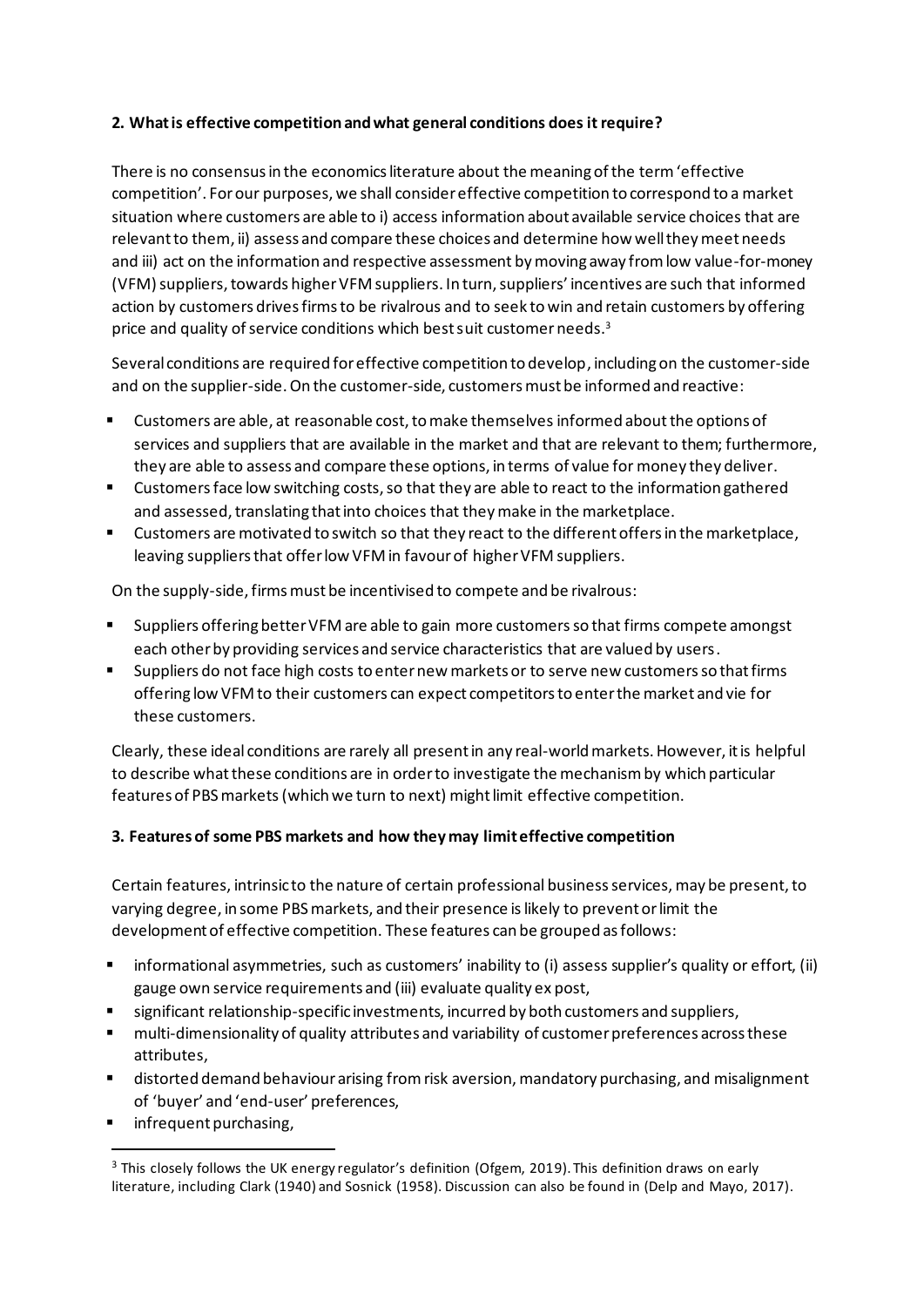low quality of service can cause significant negative externalities.

We explore each of these features in turn, explaining how each might inhibit effective competition.

#### *Information asymmetries*

Information asymmetries may arise in PBS markets because customers may be unable to (i) assess supplier's quality or effort ex ante, (ii) gauge own service requirements<sup>4</sup>, and (iii) evaluate quality ex post. 5Outcomes of information asymmetry include under-provision, over-provision and overcharging (e.g. Kerschbamer and Sutter, 2017).

The first of these conditions implies that both the quality and the amount of effort that the supplier provides are often difficult to determine because the customer lacks both the information and the expertise to assess these inputs. It may also be the case that neither quality nor effort are proportionally related to output, such that merely observing the output does not allow the customer to determine the quality or level of the inputs. This gives the supplier an incentive to provide less input or behave opportunistically, potentially resulting in over-provision of the service treatment as well as over-charging (Bergh et al, 2019). 6

Secondly, professional business services suppliers can be more qualified and better placed than their customers to assess the appropriate quality and level of provision for each customer in each situation (Sülzle and Wambach, 2005; Dulleck and Kerschbamer, 2006; Dulleck et al, 2011). The service supplier's expertise-advantage over its customers is often precisely the reason why customers contract the service from the supplier in the first place.<sup>7</sup> This particular form of information asymmetry allows the supplier to engage in over-provision of services. <sup>8</sup> Moreover, the customer'slack of expertise means that inefficient over-provision could in fact be reassuring, despite the extra services adding unnecessary cost. Similarly, the suppliermay opt for under-provision, limiting the service elements delivered to those which are most profitable (Emons, 1997).

Thirdly, inability to assess quality ex post arises when the supplier has more information about the provision than the customer, who is unable to evaluate the service they received. The presence of this formof information asymmetry can result in over-charging and under-provision of treatment.

#### *Impact on the conditions for effective competition*

Information asymmetry ex ante is likely to mean that customers are not well informed about characteristics and cannot compare across suppliers and, in consequence, does not satisfy the

<sup>4</sup> In other words, they require both 'diagnosis' and 'treatment' (Emons, 1997).

<sup>5</sup> The latter two conditions are associated with the definition of *credence goods.* Credence goods can be defined as goods or services in relation to which (i) customers are unable to gauge the nature or level of service that they require, and/or goods or services in relation to which (ii) customers are unable to assess, ex post, the quality of the good or service that was actually delivered. The literature variously adopts either of these elements, and in some cases both, to define credence goods (for part (i) see, e.g., Darby and Karni (1973), for part (ii) see, e.g., Bonroy and Constantatos (2008), and for both (i) and (ii) see, e.g., Kerschbamer and Sutter (2017)).

<sup>6</sup> For example, in the case of a trial attorney, the input would be the time and resources dedicated to the case, which lead to the provision of a service which is the presentation of a defence. However, the outcome which the client observes, i.e. the sentence, is not necessarily indicative of the quality or level of inputs.

 $7$  Credence goods differ from experience goods, in the former it is not possible to evaluate quality ex ante or ex post, in the latter it is only possible to evaluate quality ex post.

<sup>8</sup> For example, in Ticino, Switzerland, the general population had 33% more of the seven most important operations than medical doctors and their families – suggesting over-treatment (Domenighetti et al, 1993).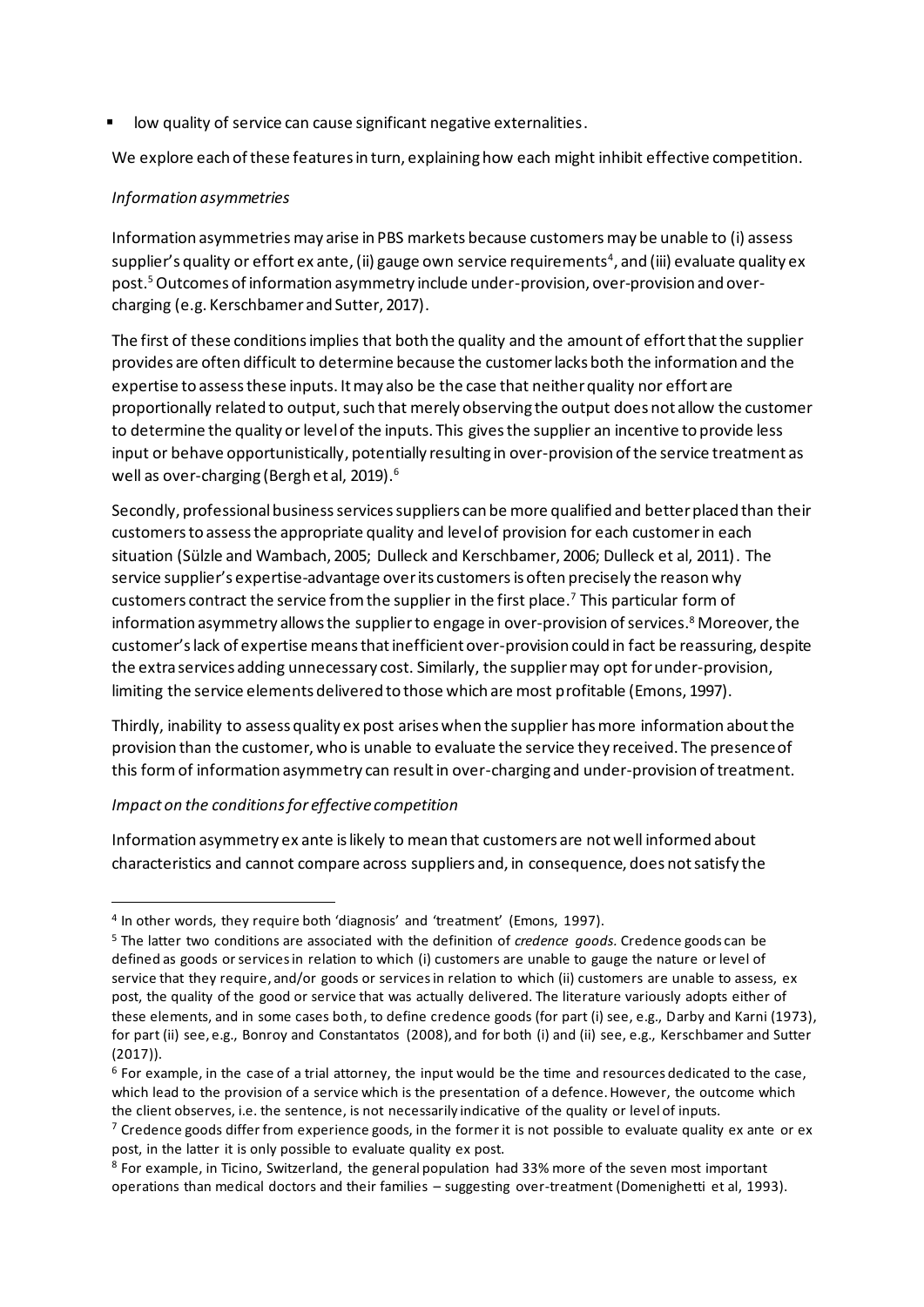criterion that customers are well informed to be able to switch suppliers. Such circumstances make it difficult for customers to select the best value for money supplier and so suppliers offering good value for money may not receive the same level of demand that they would receive in a competitive market with perfect information, thereby reducing the supplier's incentive to compete and be rivalrous.

Inability to judge effort input may result in sub-optimal input levels from service suppliers(underprovision). This could result in negative market outcomes, such as low quality, without customers being aware that they are receiving a sub-par service. As a result, customers will not be informed to switch to suppliers that are more honest or provide greater effort. If service quality cannot even be ascertained ex post, then low-quality suppliers are again unlikely to lose custom to better quality suppliers and thus good-quality suppliers are not rewarded by greater custom. This inhibits competition (low switching) and can, in the extreme, result in the market breakdown of certain market segments (Akerlof, 1970). 9

### *Significant relationship-specific investments*

There are significant relationship-specific investments made by both suppliers and customersfor a number of professional business services. This stems from the underlying heterogeneous nature of certain services, which often have to be specifically tailored to the requirements of the customer (and therefore cannot be standardised or homogenised). Importantly, such costs, both on the customer- and supplier-side, are typically made up-front, which can result in efficiencies for customers which repeat business, allowing the recoupment of the initial investment. This often results in the development of strong customer-supplierrelationships, as it can be costly for either supplier or customer to exit the relationship once initial costs have been made (see competition outcomes). It is usually unlikely that such customer-specific investment can be transferred to other customers, even when they are of a similar nature, meaning that these costs are largely sunk. Furthermore, the heterogeneous nature of the offered services can often mean that a tendering process is required, further adding to (sunk) costs.

On the supplier-side, there is a high cost to obtaining customer-specific knowledge that may be required to provide the necessary service. This includes costs associated with understanding customers' needs, their business and the scope of the project. <sup>10</sup>

High relationship-specific investment requirements (particularly on the supplier-side) can mean that there are cost efficiencies fromthe same supplier both diagnosing and treating within the same engagement. Such cost-efficiencies typically arise due to the high cost of diagnosis (related to the need to invest in customer-specific knowledge) which is often highly compatible with treatment provision.<sup>11</sup>

<sup>9</sup> In other words, the customer's difficulty or inability to ascertain quality could incentivise suppliers to reduce the overall service quality but charge the "average" market price, in a race to the bottom on quality that could drive high-quality suppliers out of the market, ultimately leaving only low-quality suppliers or result in complete market breakdown (Akerlof, 1970).

 $10$  For instance, an audit requires a detailed knowledge of the customer's financial and business operations and the final audit must consider all the exact details of the customer, many of which are unique to that one customer. There are thus large investments to a supplier taking on new customers in such markets, as they have to invest substantially in acquiring customer-specific knowledge.

<sup>&</sup>lt;sup>11</sup> For instance, in law, there are often economies of scale from diagnosing the issue (e.g. determining which laws may have been infringed and devising a defence) and then using this diagnosis to develop/enact the treatment (e.g. use the defence in court).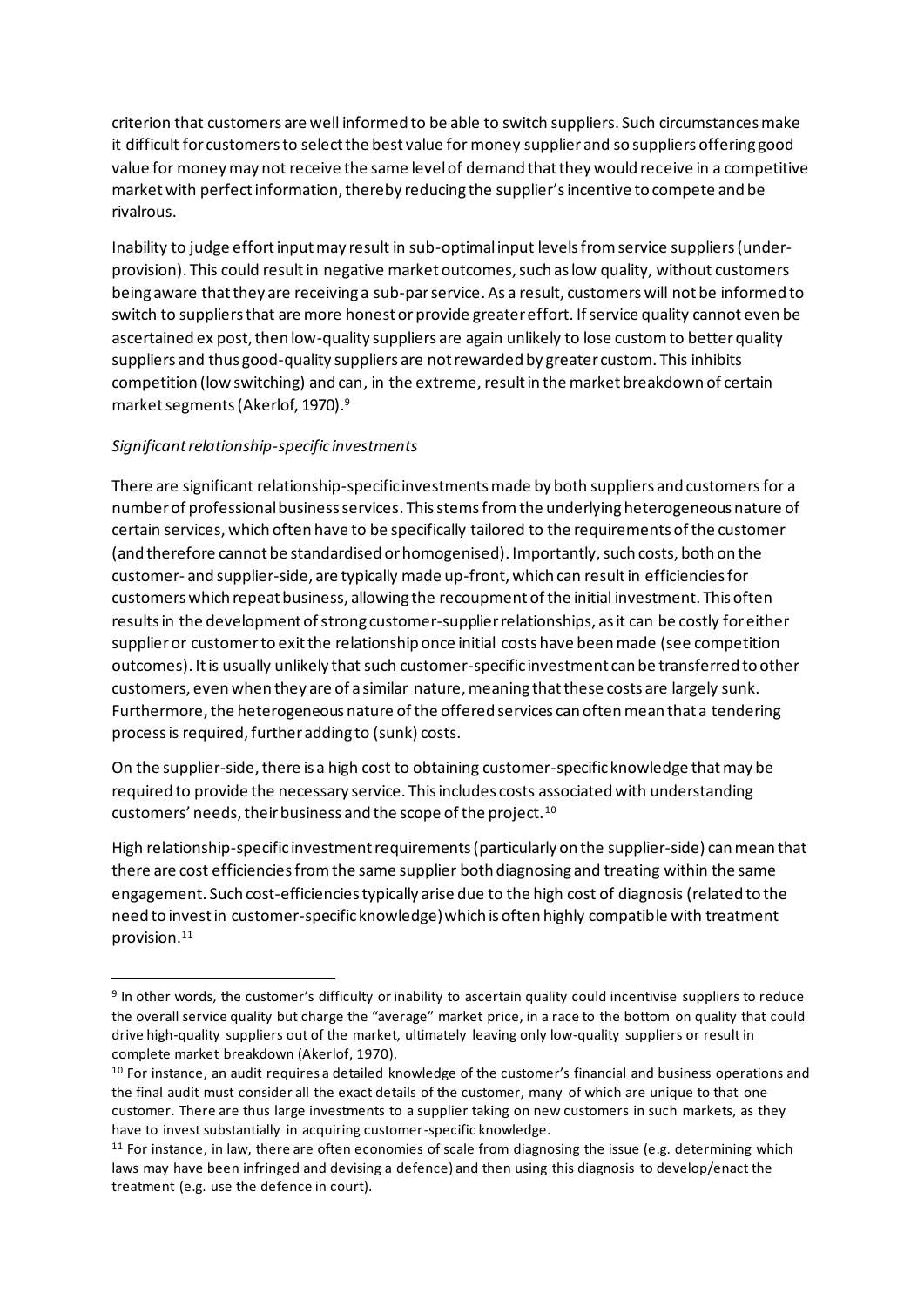On the customer-side, the cost is associated with undertaking effort to hire a supplier, which may include searching amongst suppliers, tendering the service requirement and evaluating the responses, and then "on-boarding" suppliers and giving them the required information necessary to provide the service.<sup>12</sup>

### *Impact on the conditions for effective competition*

As alluded to above, high relationship-specific investment can result in contracts that last a sufficiently long time to be able to recoup the customer-specific investment. As a result, customers may be tied to a particular supplierfor a fixed period of time and may be unable to switch to other suppliers(or face a cost from doing so), even if competitors provide better value for money. Whilst such contracts are likely to have break clauses if the supplier does not fulfil certain obligations, this does not incentivise the supplier to provide the best VFM services but instead ensure that service quality does not fall below a minimum level which would trigger the break clause. On the other hand, the desire for a given supplier – who has invested in the customer-specific knowledge – to provide good value for money may be increased if they wish to receive future business from the customer. In this case, high relationship-specific investments may incentivise suppliers to provide high effort in order to win the repeat business of a captivated customer.

Similarly, high supplier-specific investments may result in customers being less willing to switch to other suppliers as they will have to undertake investment costs associated with a new supplier. Such customers may stick with a supplierthat offers them less value for money than competitors, simply because it would be costly to switch; thereby not rewarding competitors that offer better value for money. 13

Tailored services often need to be tendered or individually inquired about, which makes it difficult for customers to be well-informed and to compare against a number of suppliers. There are thus high search costs associated with heterogeneous service requirements, potentially reducing consumer willingness to switch. Furthermore, tendering imposes a cost on suppliers which may prohibit entry or fierce competition, particularly if the probability of tender success is seen as low by non-incumbent suppliers.

Cost efficiencies between diagnosing and treating are likely to lead to both functions being provided by a single supplier. Combined with the information asymmetry that the customer may be unaware of how much service provision they require, this can lead to a situation of deceptive over-treatment, whereby customers are provided with more of a service than they need or want or are overcharged for a particular service. In markets where diagnosis and treatment are separated there is little incentive for the diagnoser to suggest that the customer engages with more treatment than is necessary because, under non-collusive conditions, they do not benefit from suggesting greater treatment. On the other hand, when the same supplieris both diagnosing and treating, they have an incentive to over-treat. The effect on competition is that dishonest and deceptive suppliers are likely to be rewarded, at the detriment of other, more honest and "better" suppliers. This is related to the lack of a suitable punishment device which would act to reward more honest suppliers and punish (through lack of custom) less honest suppliers.

 $12$  For instance, in the auditing sector, the customer may need to put out a tender to fulfil its service provision needs, evaluate the tender documents submitted by suppliers and once having selected a supplier, ensure that the auditor has all the relevant information to fulfil the service requirement. This can often involve significant portions of management time which can be costly for the customer.

<sup>&</sup>lt;sup>13</sup> For this reason, some suppliers offer discounts to customers for switching, or "low-balling" the price of service provision in early years (Keune et al, 2015).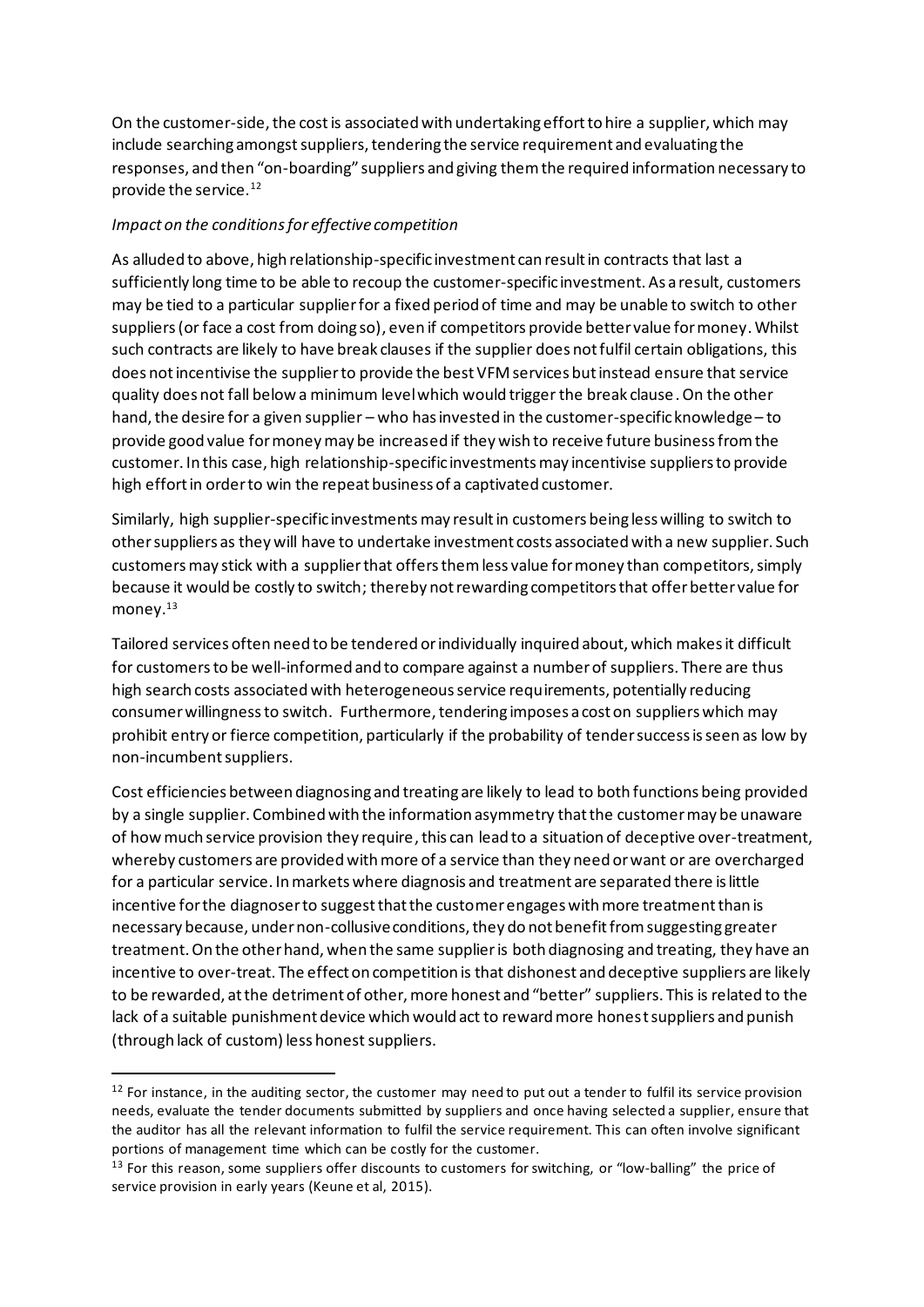### *Multi-dimensionality of quality attributes*

In addition to being difficult to measure and observe, quality is also highly multi-dimensional in PBS markets. Crucially, different customers are likely to have different preferences across quality dimensions.<sup>14</sup> Such dimensionality can exacerbate information asymmetries.

Relatedly, professional businessservice provision is often highly heterogeneous as customers have different requirements and preferences. This can manifest itself in high service differentiation, with multiple market segments existing to cater to the different needs of customers.

### *Impact on the conditions for effective competition*

If customers have different preferences for quality, then this may make comparison more difficult which will likely reduce switching behaviour. As such, suppliers offering less value for money can profitably remain in a sector at the expense of more competitive suppliers which may not acquire more custom despite their higher quality, thereby lowering supplierincentives to compete fiercely.

The heterogeneous requirements of professional business service provision exacerbates issues associated with information asymmetries and makes it more difficult for customers to compare products. Homogeneous services are rarely offered in markets with high service differentiation and this makes it harder for customers to be informed to switch to a higher VFM supplier.

Segmented markets can make it difficult for suppliers to operate across a number of market niches, particularly if they have to differentiate themselves to enter a particular market segment. As a result, there might not exist a sufficient number of competitors to switch to, as few suppliers may provide the actual service that a given customer wants or needs. Service differentiation can also give rise to monopolistic power when there are fewer suppliers in a given market segment. With fewer suppliers, there may be less of a competitive incentive to be rivalrous.

Service differentiation may also give rise to barriers to entry, as customers may be unwilling to switch between niche suppliers and there may be a smaller customer base in which to supply to, thereby making it more difficult to offset fixed costs associated with entry.

### *Distorted demand behaviour*

Demand may be inelastic when customers are unable to reduce their demand for a particular service, irrespective of the value for money offered by service suppliers. Conversely, customers may be unable to increase their demand for a service provided by a high value for money supplier. This feature can occur because of the discrete nature of services provided in some PBS markets and the impossibility of breaking up the quantity of provision. 15

<sup>&</sup>lt;sup>14</sup> For instance, in the accountancy sector, some customers will have a strong preference for a supplier's international network/capability, others will prefer trustworthy-ness, others may prefer local suppliers.  $15$  For instance, a customer which requires the services of an engineer to design a (single) bridge is unlikely to be able to increase their demand for that engineer's services unless they require more bridges to be constructed, which is unlikely. Similarly, a customer that requires annual accounting services to balance their books is unable to purchase more of the service from a good value for money supplier, as the service is only required annually.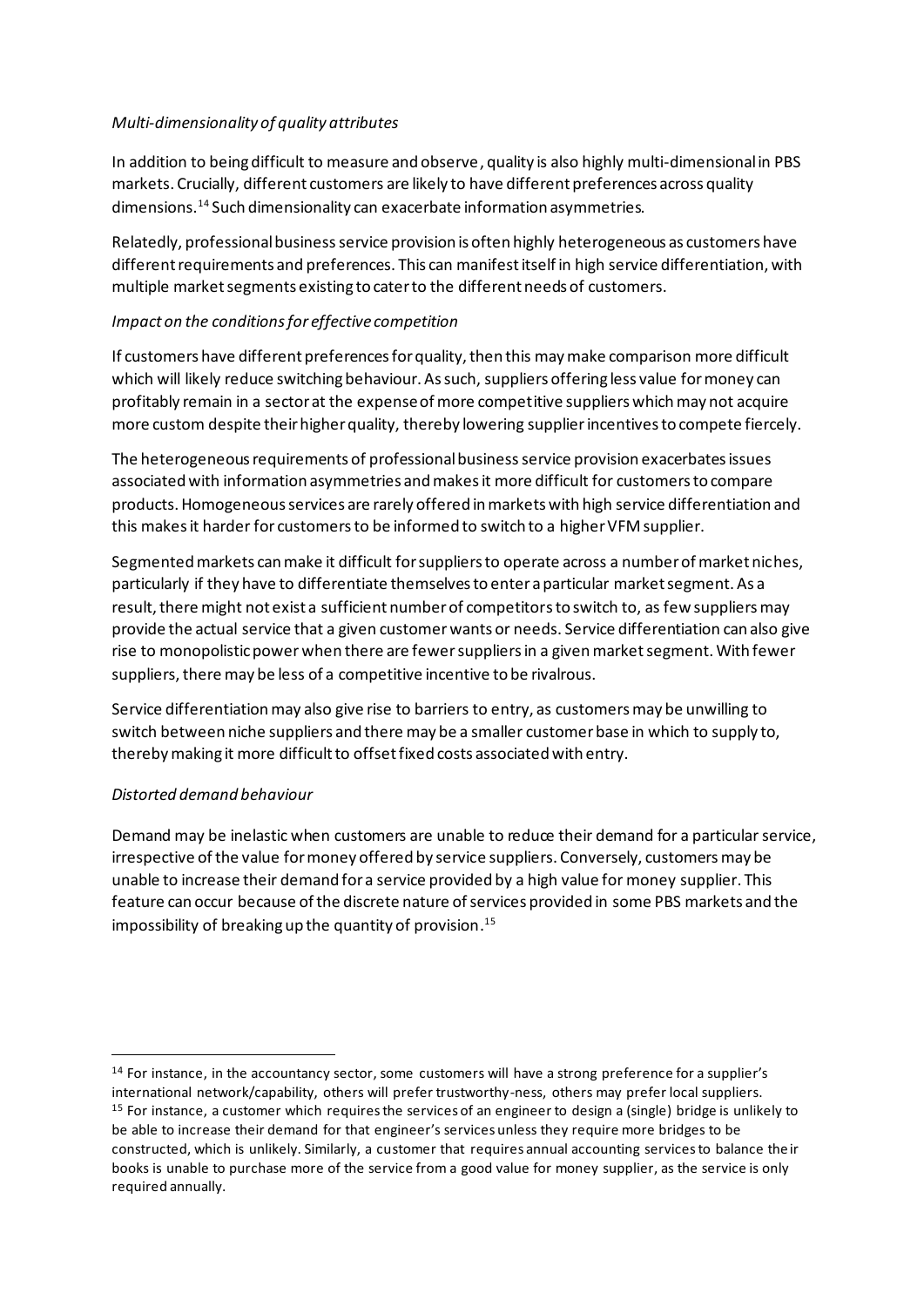Furthermore, in a number of PBS markets there is a legal requirement that the service is purchased (*statutory, or mandatory, purchasing*). Such a requirement means thatthe outside option of not purchasing does not exist for certain services.<sup>16</sup>

It is also the case that, in certain PBS segments, the entity purchasing the service is not the end user of the service and so may buy according to parameters that do not maximise value for ultimate endusers. This can lead to an *incentive compatibility* problemwhere the purchaser has an incentive to employ a particular supplier which is not the same supplier that the end-user would choose.<sup>17</sup>

Finally, demand behaviour may be affected by risk aversion in situations where a poor-quality service has the risk of very negative consequences. This may lead to customers being extremely conservative, never risking searching for new suppliers and thus becoming unreactive to prices.

### *Impact on the conditions for effective competition*

If customers have no choice but to purchase a service then demand is likely to be made less responsive to changes in price and customers will have less of an ability to switch (demand is made more price inelastic). When customers are unable to alter their demand requirements, even in the face of high quality service provision, they are unable to reward good value for money suppliers and so there may be less of an incentive for suppliers to compete fiercely with one another.

Moreover, given the indivisible nature of certain professional business services and the fundamental inelasticity of demand, customers will be unable to alter their demand or level of purchases in response to the overall adequacy of service provision.

The incentive compatibility issue can also result in suppliers charging higher prices, particularly when the entity commissioning the service supplieris not the entity responsible for paying for the service. Again, this discourages effective competition by rewarding uncompetitive suppliers. This can also result in a negative externality (discussed below) if the buyer does not prefer a certain quality feature but this feature has important external value (e.g. safety for third-party users).

### *Infrequent purchases of services*

Certain customers may be unlikely to purchase professional business services frequently and hence lack experience in assessing the quality and value for money of services on offer(OECD, 1999). Relatedly, search costs associated with finding out information on the available offer would be high relative to the total (lifetime) value of the purchase when the frequency of purchase is low.

#### *Impact on the conditions for effective competition*

If customers purchase infrequently then they are less likely to possess the necessary knowledge to make informed choices with respect to value for money. This means they might not necessarily select the highest VFM supplier and thus, such suppliers might not benefit through higher custom and the ability to build their reputation.

Moreover, if a given customer does not often purchase a service, then there will be less opportunity for that customer to "punish" suppliers that offer poor value for money. That is, when purchases are

<sup>&</sup>lt;sup>16</sup> For instance, for large public interest entities it is typically mandatory to purchase auditing services each year. Similarly, many firms face legal and accounting requirements and must fulfil certain conditions with respect to architecture and engineering.

 $17$  For instance, in the audit market, firms who purchase audit services may prefer suppliers to inflate their financial valuations, whilst users (investors) value an accurate assessment and independence of auditors.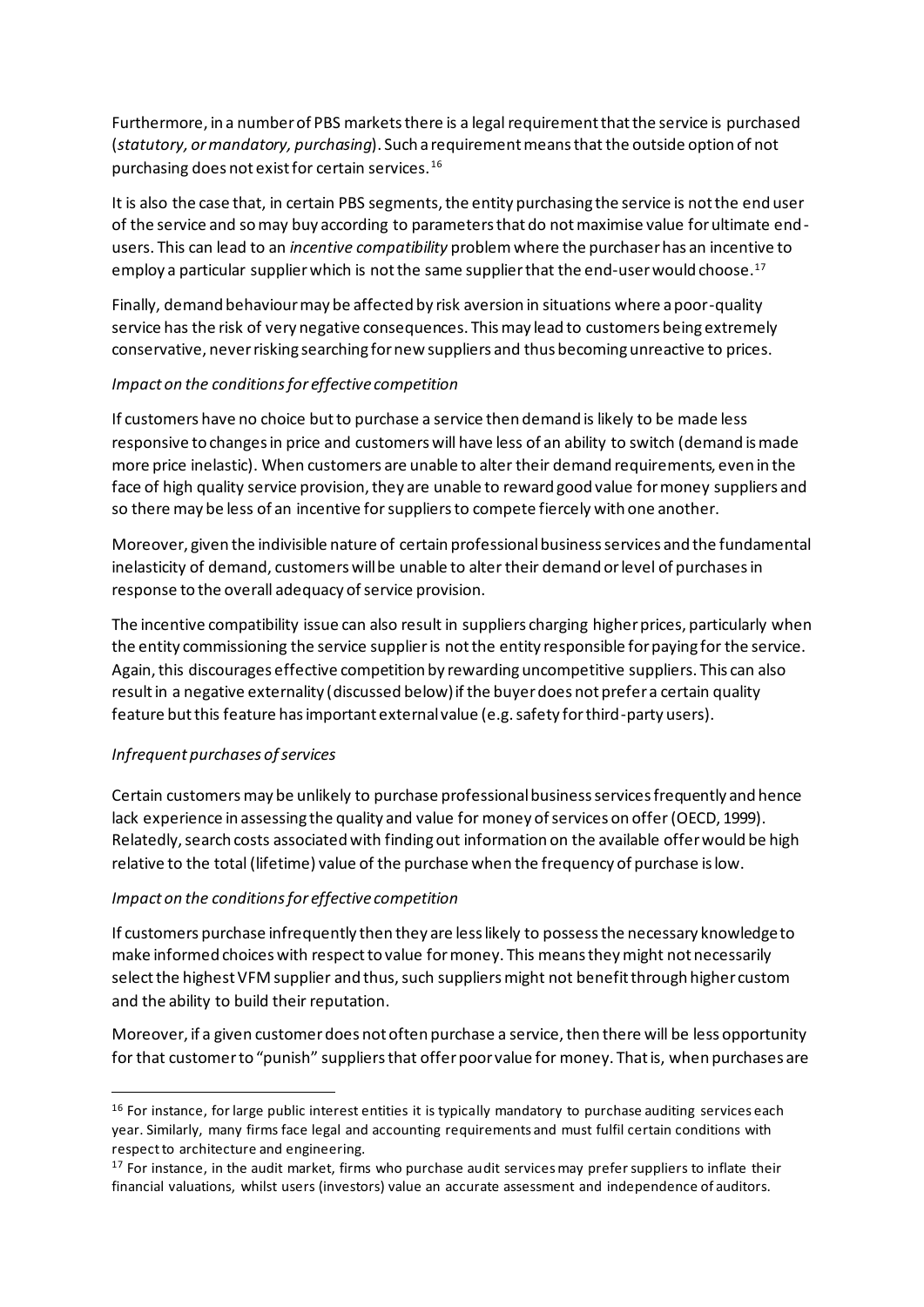frequent, competition works by customers switching to better value-for-money suppliers, thereby encouraging suppliers to improve. When purchases are infrequent there is no such mechanism and poor value-for-money suppliers can survive in the market.

### *Low quality of service can cause significant negative externalities*

A separate feature, which is less related to the functioning of effective competition but is nonetheless prevalent in PBS markets is the inherent feature that poor service quality can result in a serious cost to both customers and society (third parties) as a whole (Carroll and Gaston, 1981). Fundamentally, service failure may be more important in PBS markets due to the specialised nature of the service, the importance of such services and the information asymmetry which may result in increased probability of service failure. Poor service, or service failure, can result in large costs for customers and third parties (negative externalities).

Customers are unlikely to consider the effect of quality on third parties, who rely on the service outcome, and may therefore select a lower quality supplieror a lower quantity of service provision than the social optimum(Barbou des Places, 2006). This feature is related to the multidimensionality of quality and the incentive compatibility concern discussed above. These externalities can give rise to serious welfare losses in unregulated or improperly regulated services markets.<sup>18</sup>

In other words, because quality is highly multi-dimensional in PBS markets, customers may choose a particular dimension of quality that is incompatible with the dimension preferred by the user of the product, or other third parties. This incentive compatibility issue can lead to poor-quality suppliers being selected which results in service failure (along a dimension that the purchaser does not care about) and thus a negative externality to customers. Such service failures can impose a large cost on society given the importance of some professional business services.

### **4. Effect on competitionand market outcomes**

### *Competition outcomes*

Ineffective competition leads to undesirable competitive outcomes such as low levels of switching, long-lasting customer-supplier relationships, supplier's competing over signals rather than service delivery, high barriers to entry, collusive behaviour, high market concentration and segmented markets. We consider each of these outcomes in turn and discuss how ineffective competition results in such outcomes.

*Low levels of switching –* this outcome arises through customers being uninformed about switching costs, customers facing high switching costs and customers being unmotivated to switch. All three conditions directly result in low levels of switching behaviour.

*Strong customer-supplierrelations* – this outcome can arise as a result of customers being uninformed to switch, unmotivated to switch and facing high switching costs as all three conditions result in customers being more likely to remain with their current supplier, rather than changing to a new supplier. In other words, on the customer-side, customers prefer to stick with the same supplier, rather than switch to a new/different supplier, leading to the development of strong and long-lasting relationships. On the supplier-side, if firms which offer better VFM do not gain more customers and

<sup>&</sup>lt;sup>18</sup> For example, an audited firm whose investors rely on an auditor's report in order to make key dec isions may opt for a lower quality audit than would be optimal (OECD, 1999).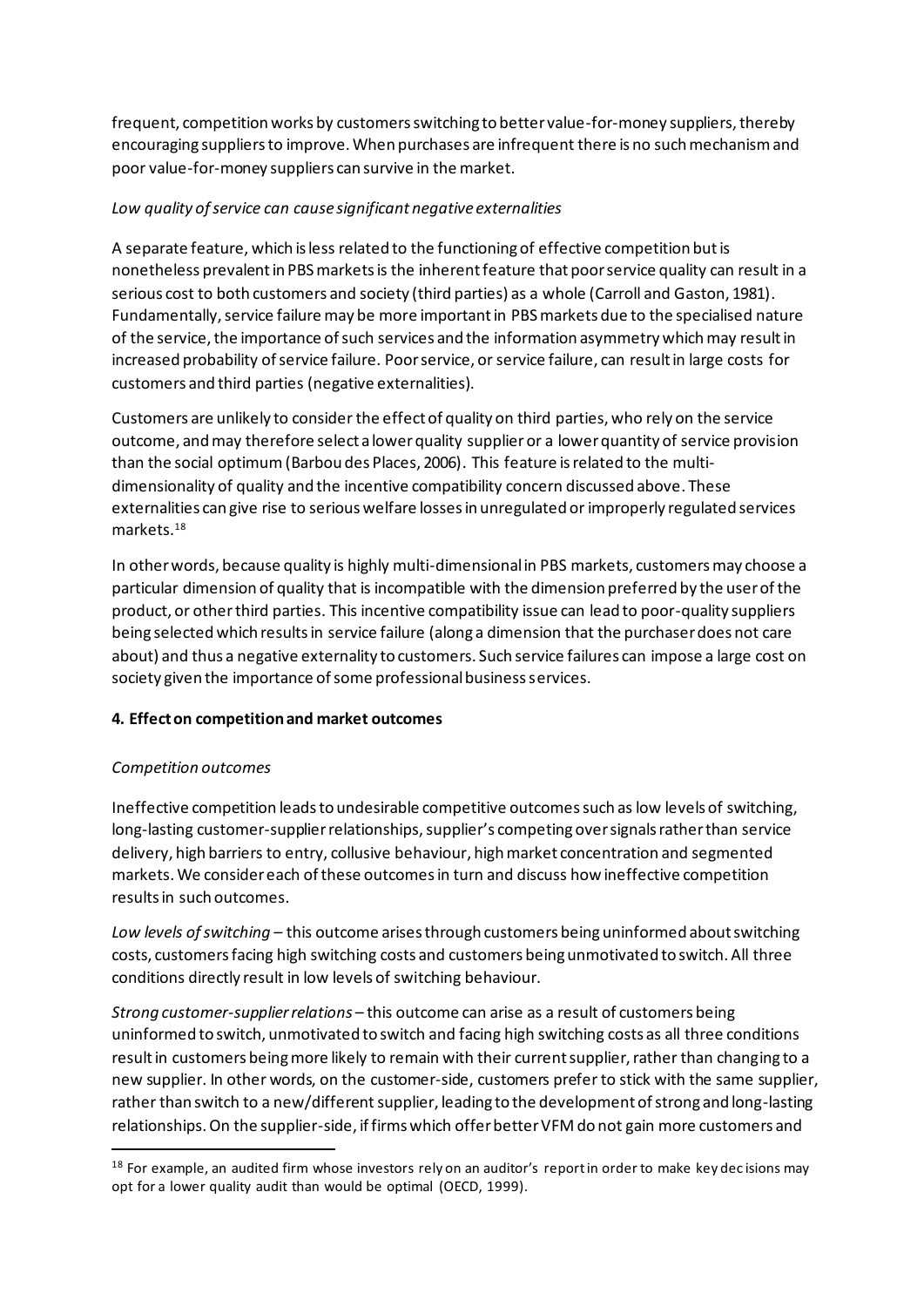if there are high costs or barriers to entry then there is unlikely to be much turnover in the suppliers that customers can engage with, thus reinforcing strong customer-supplierrelations.

*Competing over signals rather than value for money* – as a result of customers being uninformed about switching options, suppliers may find that it is more effective to signal their (high) quality to customers through spending on advertisement, lavish offices and well-paid employees with "fancy" qualifications. A large proportion of this spending may not increase the service provision or quality of service received by customers but is used solely to attract customers who are unable to switch on characteristics actually associated with VFM.<sup>19</sup> This can be considered a negative outcome as customers do not benefit from such signalling and are likely to face higher prices as a result.

Similarly, the condition that firms offering higher VFM do not attract more customers can also result in suppliers competing over signals rather than VFM.

*High barriers to entry* – arise due to the inability or unwillingness of customers to switch suppliers, which makes it harder for new entrants to obtain customers, reducing the expected profitability of entry. Furthermore, new entrants that offer better VFM are unlikely to obtain new customers and so will not enter the market. Obviously, high costs to enter a new market and obtain customers directly corresponds to higher entry barriers.

*Collusive behaviour or tacit collusion* – there may also be competitive concerns arising from *tacit or overt collusion* which may arise because ineffective competition can make collusion easier and tacit collusion can occur when suppliers do not compete fiercely with each other.<sup>20</sup>

*High market concentration –* is associated with firms having high costs in entering markets and serving new customers, which results in limited changes to the number of suppliers. Furthermore, a general condition of low switching is likely to reinforce existing market concentration and is unlikely to result in churn from market entry or exit.

Whilst these two conditions explain the persistence of market concentration, they do not directly explain how market concentration can reach high levels. Instead, this question can be answered by relying on the aforementioned features that are prevalent in such markets. In particular, significant relationship-specific investments and multi-dimensionality of quality attributes (especially service differentiation) can be used to explain observed high market concentrations.

*Segmented markets* – a final competition outcome that is observed as a result of PBS features is market segmentation. However, like high market concentration, this outcome differs from the other outcomesin that it is not necessarily associated with ineffective competition but arises through the features of PBS, namely from multi-dimensionality of quality attributes and service differentiation.

In addition to these direct associations between ineffective competition and competitive outcomes, it should also be noted that negative competition outcomes can reinforce one another. For instance, the outcome of low switching levels acts to reinforce barriers to entry, as new entrants may not be

<sup>&</sup>lt;sup>19</sup> Whilst there may be some pecuniary benefits from signal investing  $-$  hiring highly experienced staff may have positive benefits in terms of the quality of service provision – it is generally the case that customers do not benefit as much as if suppliers competed directly on value for money.

<sup>&</sup>lt;sup>20</sup> In some PBS markets it may be likely that the number of suppliers is low and stable, and market participants are well-known to each other, which could allow suppliers to monitor behaviour and sustain collusive outcomes. Collusion is also more likely in markets where there is 'multi-market contact' – for instance, several competing suppliers operating in different market segments – and where suppliers have similar market shares and similar cost structures.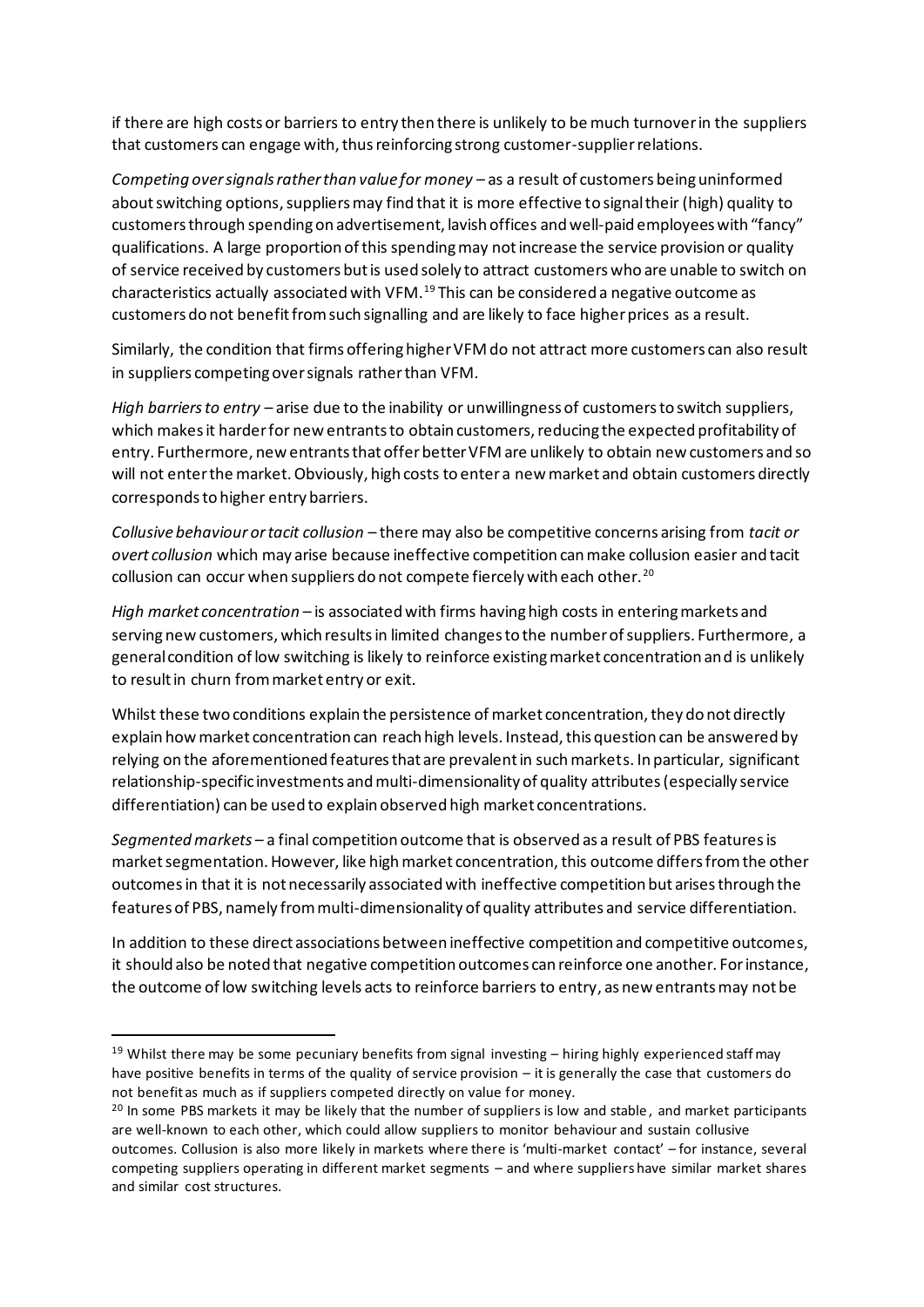able to attain a sufficient customer base to maintain profitable operations, whilst high barriers to entry is likely to cause the persistence of high market concentration.

### *Market outcomes*

Ultimately, the purpose of well-functioning markets is that they deliver good outcomes for customers. This includes low/fair prices, high quality, high availability of suppliers, innovation and a lack of negative externalities. Such outcomes are unlikely to be observed in a market which lacks effective competition and is associated with negative competition outcomes. The channels through which ineffective competition can affect market outcomes, in addition to the effect of negative competition outcomes is explained in more detail below.

*High prices<sup>21</sup>* - when suppliers do not have an incentive to compete fiercely with one another then high price suppliers can remain in the market, and obtain customers, without needing to reduce price. Suppliers are unlikely to have an incentive to compete on price if customers are not informed to switch, are not able to switch or alter their demand or are unwilling to switch.

In addition to ineffective competition resulting in higher prices, this outcome may also arise indirectly as a result of the negative competitive outcomes, such as from tacit or overt collusion, which may be more likely in the absence of effective competition. Similarly, the competitive outcome of competing over signalling, rather than actual service provision and value for money, is likely to result in higher prices for customers. High barriers to entry and high market concentration can also be associated with high prices.

*Lower quality* - in a similar fashion, if suppliers do not have an incentive to compete and be rivalrous with one another then they have little incentive to compete across quality dimensions in order to obtain demand. Likewise, poor quality suppliers are able to retain customers and will face little pressure to increase their quality provision. On the other hand, (naturally) high quality suppliers will not see additional custom from being high quality, which may induce them to reduce their quality as high quality provision is likely to be costly. This may mean that (naturally) high quality suppliers reduce their effort input given the lack of competitive drive. Or it may be the case that they are driven out of the market by lower quality suppliers who can charge a slightly lower price, thereby encouraging a race to the bottom in terms of quality provision.

*Lower availability of provision* - with fewer suppliers operating in a given market segment, customers may find it difficult to obtain a supplierthat has availability to meet the customer's demand. In extreme cases, customers will not be able to find any suppliers willing to engage in certain projects, depending on how tailored the project is.

It might be the case that suppliers do not wish to take on new customers (i) due to existing workloads<sup>22</sup>, (ii) where there might be conflicts of interest from taking on different customers<sup>23</sup>, or

 $21$  A deadweight loss may arise from prices prevailing above the competitive level in that certain individuals are priced out of being able to afford a certain service. This is socially undesirable and is further exacerbated by the fact that the burden of deadweight loss falling on customers with lower incomes, with resulting distributional consequences that are undesirable. Furthermore, higher prices will have a knock-on effect in the final goods market, where prices are also likely to rise given that professional business services serve as an intermediary good.

<sup>&</sup>lt;sup>22</sup> Suppliers may have constrained supply capacity and so may not be able to take on new customers given their existing workload or may only be able to offer their services at an inconvenient date in the future. In a well-functioning market new suppliers would enter the market to fulfil unsatisfied demand.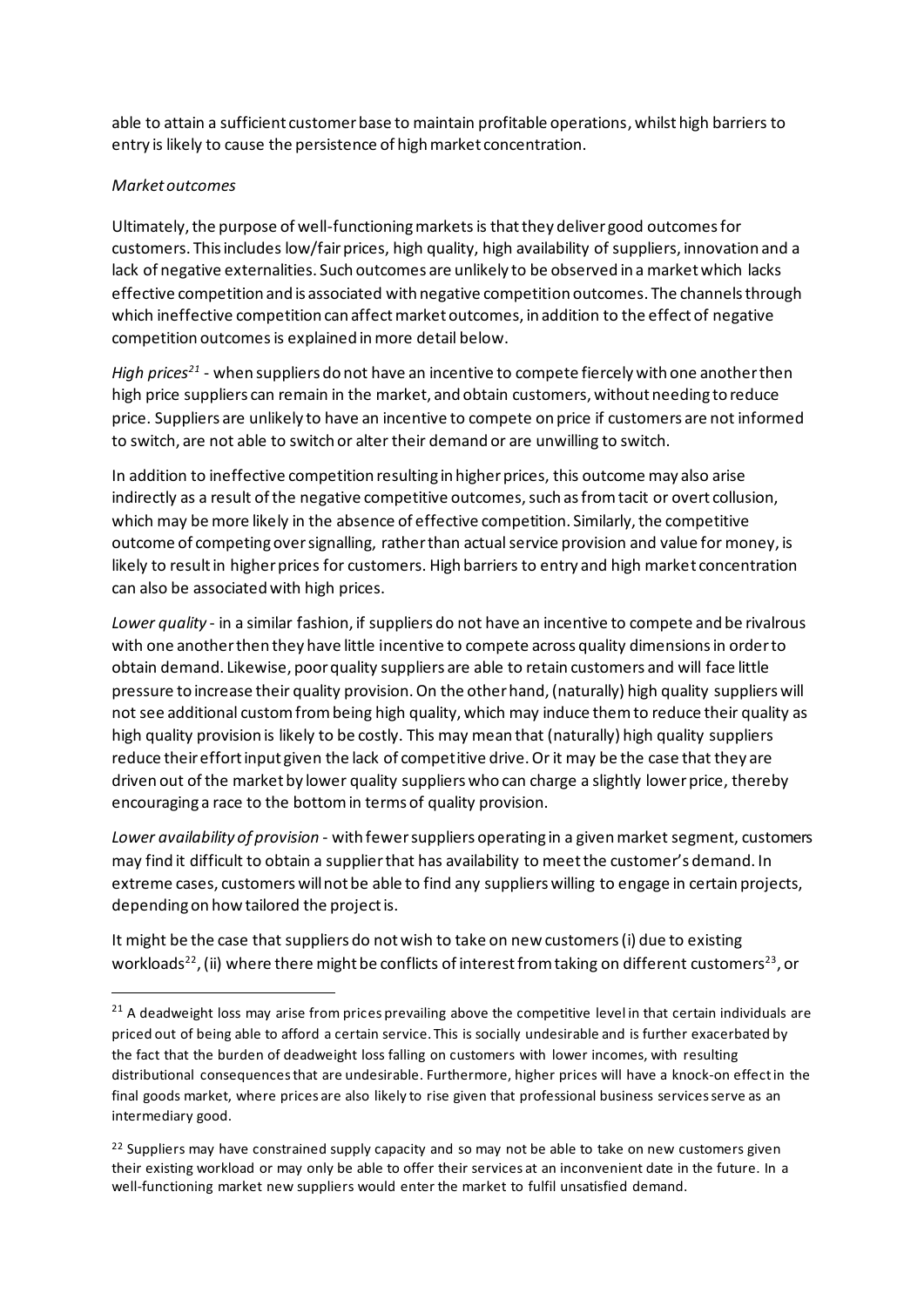(iii) when the service supplieroffers the same customer different services and is not able, or willing, to offer another service simultaneously.<sup>24</sup>

Therefore, ineffective competition could result in a lack of service supplier availability, particularly when supply constraints arise and when conflicts of interest arise. This is particularly relevant for PBS markets, where conflict of interest is often a prominent consideration given the nature of the services offered. Furthermore, there are often high barriers to entry and bottlenecks which constraint supply.<sup>25</sup> On the other hand, existing suppliers may still have an incentive to expand their operations to take on new customers if it results in higher profitability.

*Breakdown of market segments* – a furthermarket failure which may arise in PBS markets is the breakdown of certain market segments, in particular, certain segments for high-quality service provision. This arises in a similar manner to the 'market for lemons' (Akerlof, 1970) whereby customers that are unable to verify claims of high quality by sellers have a reduced willingness to pay which may be low enough to deter all 'high quality' suppliers from engaging in the market. The result is that only low quality suppliers remain in the market in a race to the bottom in terms of service quality provision. Under such an outcome, the market for high-quality service provision would not exist and so customers would either not purchase or would be forced to purchase a low quality option.

*Lack of innovation* - ineffective competition is likely to reduce the competitive pressure for suppliers to innovate, given that suppliers do not have an incentive to compete fiercely with each other. Innovation and investment in technology can take the form of offering new products and services or offering the existing services at a lower cost through supply-side efficiencies and improvements in production techniques which would drive down prices in competitive markets (depending on the rate of pass-through to customers).

It might also be expected that innovative ideas comes from new and expanding suppliers, rather than incumbents. Therefore, the (negative) competitive outcome of lack of entry and market churn may result in lower levels of innovation than would be the case in a more competitive market.

### **5. The role for market-basedmechanisms in strengthening competition and improving market outcomes**

Various market-based mechanisms exist which can, to some extent, prevent or limit the negative effects of particular market features on the development of effective competition. Such mechanisms include reputation, contractual guarantees, service testing, liability, standardisation of service, separation of 'diagnosis' and 'treatment', complex payment schedules, and digital solutions.

<sup>&</sup>lt;sup>23</sup> For instance, if the customers are themselves businesses which compete with each other, then the same service supplier may not be able to work for both customers.

<sup>&</sup>lt;sup>24</sup> For instance, in many countries, audit suppliers are unable to offer the same customer both audit and nonaudit services. There is thus a legal impediment from the same supplier offering both services to the same customer. That supplier may not be willing to forgo audit revenue in order to provide the customer non-audit services (or vice versa), thereby limiting service provision.

<sup>&</sup>lt;sup>25</sup> Such bottlenecks largely arise due to the length of training required to employ additional employees, who are often highly specialised and require consumer- and firm-specific knowledge.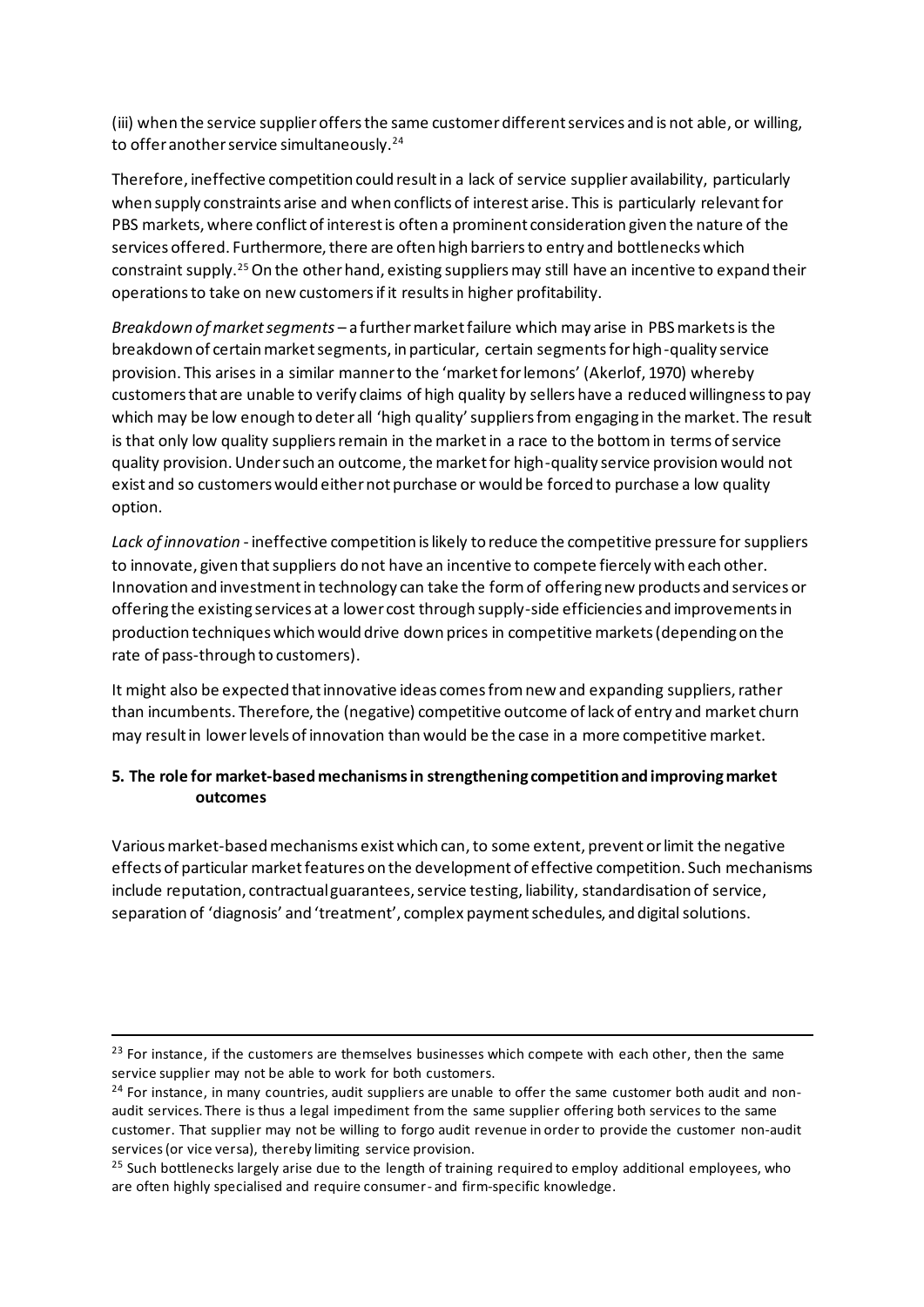### *Reputation*

Reputation-based mechanisms disseminate information about the quality of supplier and service provision to potential customers. Methods for this information dissemination include word of mouth, reviews and quality ratings by former customers, and third-party endorsementsfrom organisations that have developed to aid in information disclosure and dissemination (Bergh et al, 2019). For instance, consumer advocacy groups may issue advice on the quality of certain services or suppliers. They – along with other institutions – may also provide accreditation/certification schemes to verify that a supplier has achieved certain credentials and may produce rankings of suppliers(Feddersen and Gilligan, 2001).

Digital platforms such as comparison websites have increased in importance in recent years and greatly facilitate information dissemination thus potentially enhancing the power of reputational mechanisms. Nonetheless, not all comparison sites and digital platforms are reliable sources of information,some lacking systematic information collection and being possibly subject to manipulation.

Suppliers are also able to influence their reputation not only through providing good value for money and hiring well qualified and experienced staff, but also by signalling their quality through advertising and spending, for example, on extravagant offices. Spending on thistype of 'signalling', although possibly informative, may be wasteful and thus costly for customers.

#### *How can reputation overcome PBS features and enhance effective competition?*

Reputation-based mechanisms help to improve customers' information about ex ante aspects of service quality and effort(Roberts, 2003), and they are particularly valuable in disseminating information in markets where customers make infrequent purchases.

Reputation incentivises suppliers to satisfy customers, even if they know that the same customer will not repeat purchase from them, as the suppliermay receive future business from other customers that have received a positive recommendation.

If the service is purchased frequently and the service is not a perfect credence good then reputation can be used within a customer-supplierrelationship and may encourage customers to purchase from suppliers which have provided value for money in the past. This incentivises suppliers to provide a high quality service to avoid losing customers(Resnick and Zeckhauser, 2002).

### *How effective is reputation in PBS markets and under what circumstances would it not be useful?*

Reputation effects can promote effective competition by rewarding suppliers who have the most satisfied customers with more demand and a greater willingness to pay for their services.

On the other hand, the lack of an established reputation may act as a barrier to entry, thus limiting competition from potential entrants. Relatedly, if reputational effects are strong, suppliers may have an incentive to spend on signalling, ultimately increasing costs to customers and entrenching barriers to entry.

Furthermore, reputation-based mechanisms may not be effective when the quality of service has multiple dimensions and customers differ in their preferences over these dimensions, or when the market is highly segmented and services are highly heterogeneous and therefore difficult to compare across segments, or if customers are unable to assess quality even after delivery of the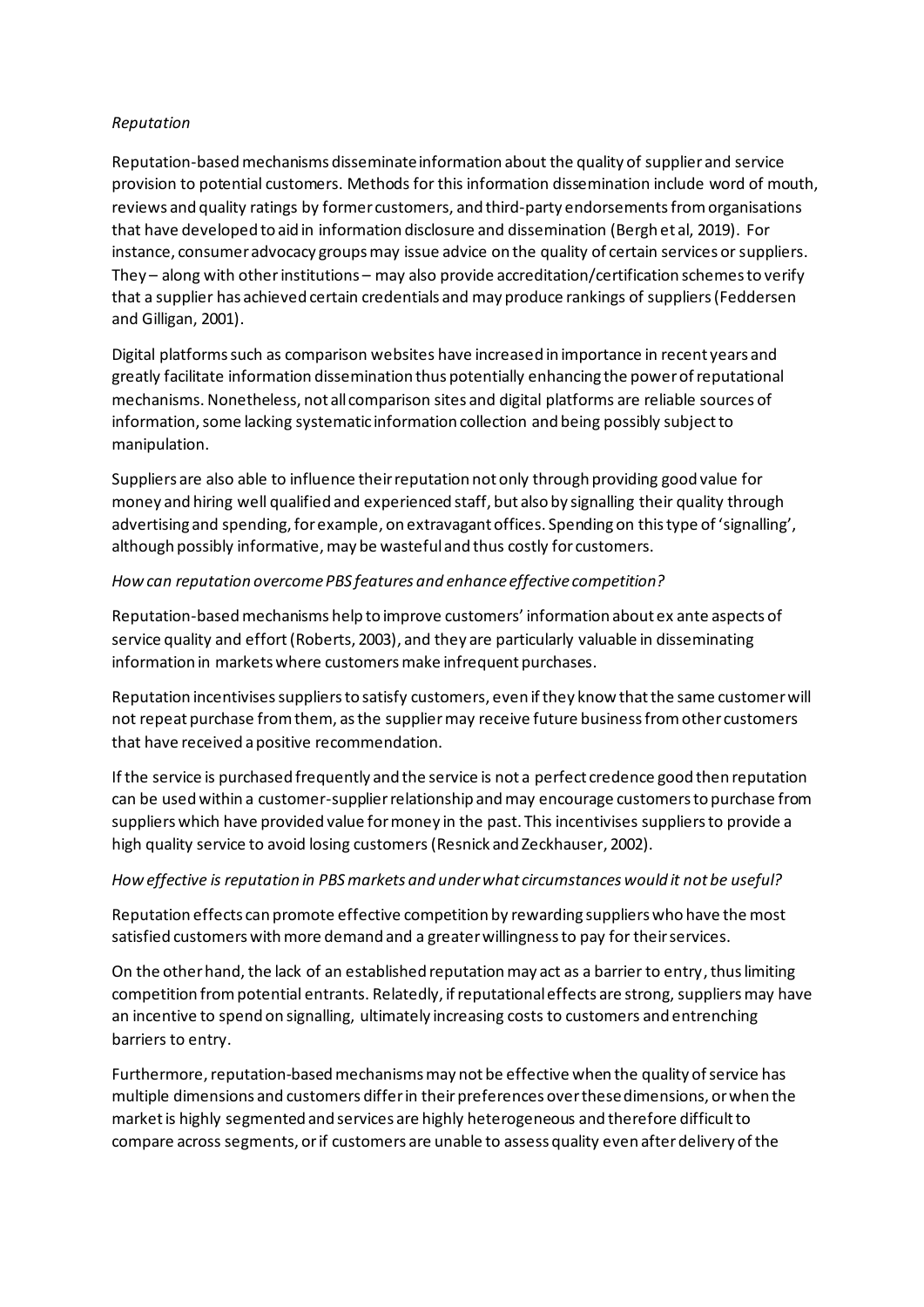service. In all of these situations, a particular customer's experiences provides limited information on what a different customer might be likely to experience with the same supplier.

These features – multi-dimensionality of quality attributes, service differentiation and inability to assess quality of service ex post - are ubiquitousin PBS markets which suggests that there may be limits to the effectiveness of reputation-based mechanisms to restore the conditions for effective competition in PBS markets.

Consumer groups and similar organisations can play a role but their efficacy depends on the reputation earned by certifiers(d'Andria, 2013). There is theoretical evidence to suggest that certification (a form of reputation) may lead to overinvestment in signalling and could therefore be inefficient<sup>26</sup> compared to a situation without certification (Shapiro, 1986).

The effectiveness of quality signalling relies on both its credibility and on the ability to use proxies to measure quality (d'Andria, 2013).<sup>27</sup> Whilst such campaigns can be highly successful (Ekelund et al, 1995), such advertising may not accurately signal quality, so in markets with high information asymmetries there may be credibility concerns. Relatedly, if reputation can be manipulated by suppliers, then customers may be less inclined to believe reputation unless they believe it is credible or can be verified.

### *Contractual guarantees*

With contractual guarantees, suppliers promise to offer a refund, pay compensation, or offer to resolve the problem if service is assessed as being low quality. Such guarantees are intended to increase customer confidence in the supplier, because even if they select a poor supplier there is a remedy to mitigate customer harm.

### *How can contractual guarantees overcome PBS features and enhance effective competition?*

Guarantees can remove the customer's uncertainty caused by information asymmetry. Customers do not know whether a supplieris of high quality and may not purchase through such a supplierfor fear that the service provision will be poor. Contractual guarantees can be used to reduce such fear, as customers will be able to recoup their cost, or are guaranteed a resolution in the case of poor provision. Moreover, contractual guarantees are often costly to provide, particularly if the service supplieris *actually* low quality. It might therefore be expected by customers that only high quality suppliers would make such guarantees and hence contractual guarantees may overcome asymmetries in information by signalling high quality suppliers/provision.

# *How effective are contractual guarantees in PBS markets and under what circumstances would it not be useful?*

Contractual guarantees can be used if quality can be assessed ex post, i.e. the service is not a credence good. Understandably, there are issues surrounding the definition of "low quality" defined in the contractual guarantee and this would need to be well-specified.

The more difficult it is to define "low quality" the less effective are such guarantees as resolution would not be automatic but may involve legal wrangling. On the other hand, contractual guarantees may be combined with reputational effects and a suppliermay acquiesce and provide the

 $^{26}$  Efficiency in this paper refers to 'Pareto efficiency', a situation where no individual can be made better off, without another individual being made worse off.

<sup>&</sup>lt;sup>27</sup> For instance, lawyers could advertise their success rate in courts (d'Andria, 2013).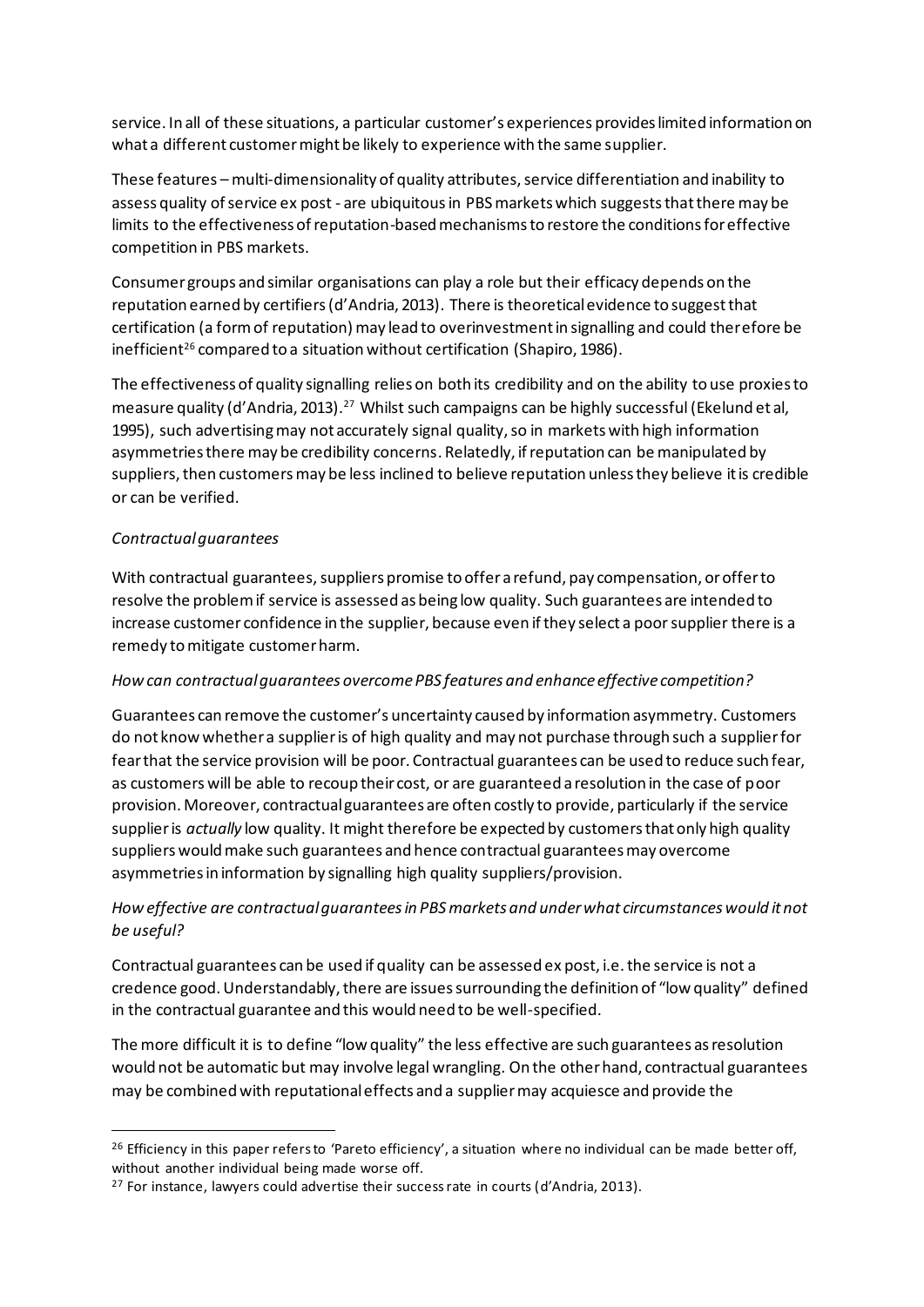contractual guarantee (e.g. refund), even when the supplierdoes not believe quality provision is low, in order to maintain reputation.

Relatedly, contractual guarantees can be used to attenuate negative effects associated with opportunistic behaviour encouraged by the difficulty in evaluating effort input (Bergh et al, 2019; Eisenhardt, 1989). These guarantees can improve quality directly – as there is a cost to poor quality provision – and may improve competition by reducing reliance on reputation and trust (although, reputation and trust may still be used and combined with contractual guarantees). This may encourage market entry and expansion and result in higher switching and a breakdown in customersupplier relationships to the benefit of new and expanding competitors.

### *Service testing / trials*

Suppliersmay be able to offer potential customers a trial or test of the product / service to signal quality to would-be customers who can ensure the product / service meets their needs before committing to purchase. Such precommitments can be made by suppliers to demonstrate to customers that the supplieris trustworthy and engaged and that the product / service is suitable for the customer's needs(Bergh et al, 2019).

Service testing is not very common in professionalbusinessservices, but examples would be free initial consultations with lawyers and discounts offered to new clients by some professional firms.

### *How can service testing / trials overcome PBS features and enhance effective competition?*

Service testing can provide customers with information about the quality of the supplier and allow them better to gauge the adequacy of the services to their needs. This can lead to more informed customers who will be better placed to compare suppliers and select those who offer better value for money. Service trials can therefore encourage customers to switch suppliers and thereby reduce an important barrier to entry.

Furthermore, because service testing / trials are costly and may reveal information, the fact that suppliers offer them may indicate (or signal) to customers that the supplier is confident in their product/service, regardless of whether the customer actually engages in the trial themselves.

# *How effective is service testing / trials in PBS markets and under what circumstances would it not be useful?*

Service trials can be effective only if the supplier or the service can in fact be trialled. This is unlikely to work in markets where services are highly differentiated and customer-specific. It would therefore be too costly for a supplier to offer a trial, as they would need to tailor the service towards individual customers who may not purchase from the supplier, thereby resulting in large sunk costs. Moreover, for infrequently purchased services, a service trial results in the customer no longer requiring the service for possibly long periods of time.<sup>28</sup>

However, there might be certain services within PBS markets where trials could be used to reduce information asymmetry, increase switching and encourage suppliers to compete more aggressively. 29

<sup>&</sup>lt;sup>28</sup> For instance, if an accountant offers a trial service to a customer and completes a tax return, that customer no longer needs the service until it next needs to file a tax return.

<sup>&</sup>lt;sup>29</sup> It might, for example, be expected that trials of accounting software could be one such market where trials could be successfully used.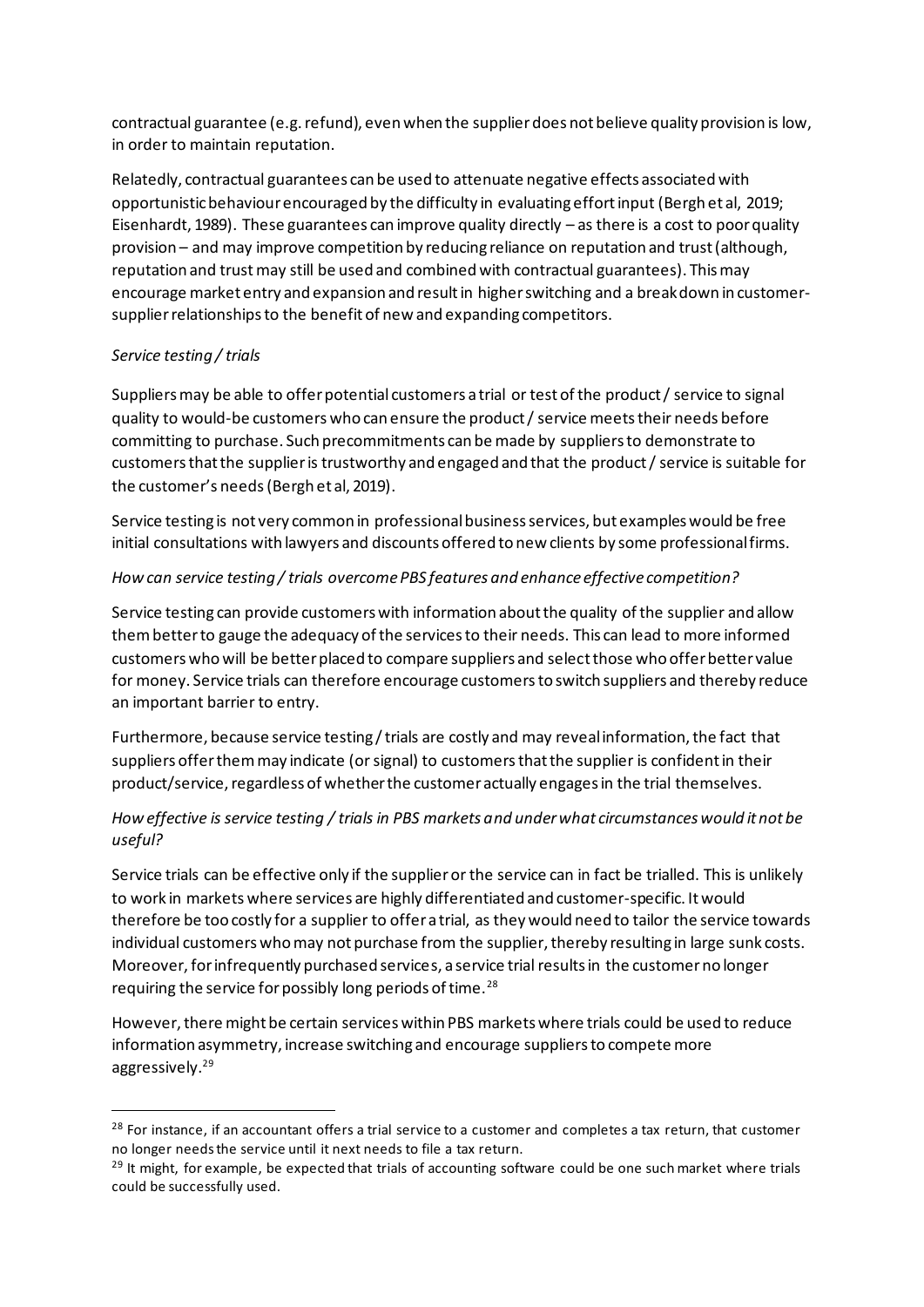### *Liability*

Liability corresponds to service suppliers being legally responsible for negative customer outcomes attributable to their services. In markets where liability is enforceable suppliers typically purchase liability insurance, which pays out in the case of a claim for damages against service failure.

### *How can liability overcome PBS features and enhance effective competition?*

Liability operates by creating a cost, or the risk of a cost, to suppliers of low quality or of insufficient level of services (Dulleck et al, 2011). If effective, a liability regime may reduce the risk that customers encounter low quality suppliers, improving their ability to compare suppliers and to consider switching; and it may encourage suppliers to compete on service features that matter more for their customers.

An enforceable liability regime often leads suppliers to contract liability insurance. If a supplier has repeated claims against their services, their cost of liability insurance increases, which furthers the deterrent properties of the liability regime. $^{\rm 30}$ 

### *How effective is liability in PBS markets and under what circumstances would it not be useful?*

The effectiveness of liability as a mechanism to restore the conditions for effective competition depends on service outcomes being verifiable and the liability being enforceable. Verifiability implies that customers, and at least some third party, are able, ex post,to observe and verify the type and quality of the delivered service. Verification is not always possible or may be extremely costly.<sup>31</sup>

Enforceability implies that, if a supplier is found to have been at fault, they will incur significant costs in compensating their customers. This requires that enforcing institutions exist and operate effectively.<sup>32</sup>

Similarly, liability may not be particularly effective if professional business services are measured not as a "final result" but as the input of skilled labour time (d'Andria, 2013).

Furthermore, liability doeslittle to address supplier incentives for over-provision and for overcharging. Instead, a highly effective liability regime can encourage over-provision which protects the supplier against negative service outcomes.

Liability is therefore less likely to be effective if the probability of detection of low service quality is low, litigation success is unlikely, or where remedial costs are low.

### *Standardisation*

Standardisation occurs when a product can be made (relatively) homogeneous so that it can be applied to a range of customers without needing to be tailored to each customer<sup>33</sup>. Such

<sup>30</sup> Moreover, if a supplier is low quality and faces many litigation claims then the higher cost of liability insurance is likely to increase the supplier's costs, such that such suppliers are unable to offer a competitive price, compared with competitors who do not have such a high cost of insurance.

<sup>&</sup>lt;sup>31</sup> A third-party expert may be able to verify the quality of a delivered service in situations where customers cannot. However, this can be quite costly; for example, verifying the quality of an audit or of delivered legal services may require largely re-doing the services in question.

<sup>&</sup>lt;sup>32</sup> Full verifiability and enforceability are not strictly required and can be replaced by some probability of detection and of having to pay compensation for claims.

<sup>&</sup>lt;sup>33</sup> For instance, a standardised template for a specified contract in legal services, or a similar template for filling out tax returns in accounting services.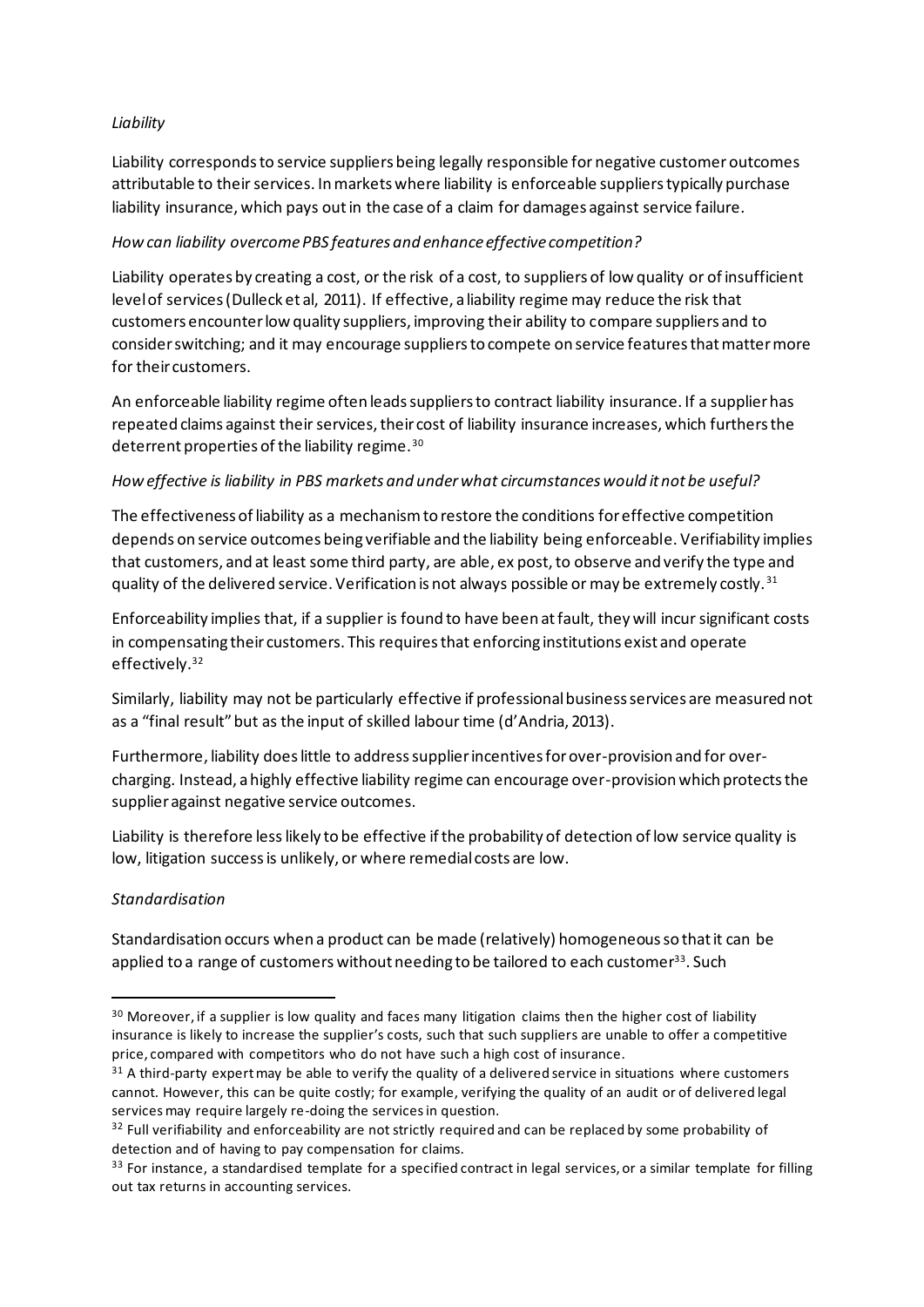standardised products can then be sold at a pre-defined price for a specified quality level which would be the same for each customer. This would permit clients to have a clearer idea of the typical level of service provision that they can expect to receive.

### *How can standardisation overcome PBS features and enhance effective competition?*

Standardisation of services could alleviate problems of asymmetric information, increasing transparency as customers are aware of the packaged service they will receive and are able to compare the service with other customers, knowing that each customer received the same service.

This could improve competition by making comparability of service easier across suppliers, in the sense that customers can more easily compare prices, availability and have an expectation for the level of service quality they should receive. An increase in comparability should allow greater switching and more informed customers. Suppliers may thus have lower entry costs, as they will be able to steal customers more easily, and this customer-stealing motive may encourage suppliers to compete more fiercely with each other.

Additionally, standardisation may mean that certain services can be separated, which could allow customers to alter their demand across "smaller" components of an overall service.

### *How effective is standardisation in PBS markets and under what circumstances would it not be useful?*

Standardisation may not be a particularly useful remedy in PBS markets given customer's need for tailored products that are not standardised. Indeed, as has been highlighted, many such services are differentiated and bespoke. Nonetheless, certain service segments within PBS markets could still benefit from standardisation to some extent.

### *Separation of diagnosis and treatment*

There may be an incentive for suppliers to engage in deceptive over-treatment when the same supplier both diagnoses and treats a problem. Such an incentive can be alleviated by separating the role of diagnoser and the role of treater(Emons, 1997; Dulleck and Kerschbamer, 2006).

The separation of treatment and diagnosis could lead to a well-developed market for *second opinions*(Wolinsky, 1993). This could even be the case when treatment and diagnosis are typically carried out by the same supplier.

# *How can separation of diagnosis and treatment overcome PBS features and enhance effective competition?*

Separation can overcome issues related to information asymmetries and the potential incentive for suppliers to suggest over-treatment because customers do not know what they want and may be unable to check that they received what the supplier suggested. With separation, there is no longer an incentive for the diagnoser to suggest over-treatment as they do not benefit from such a suggestion.<sup>34</sup>

In the presence of a single supplier offering diagnosis and treatment, customers may receive negative market outcomes (such as high prices), which may result in customers not purchasing the service. Separation can overcome this and may increase demand for services as customers no longer fear being over-charged or over-treated. In addition to reducing negative market outcomes, separation may encourage willingness to switch, as customers are less reliant on trust or customer-

<sup>&</sup>lt;sup>34</sup> This assumes that there is no collusion between diagnoser and treater.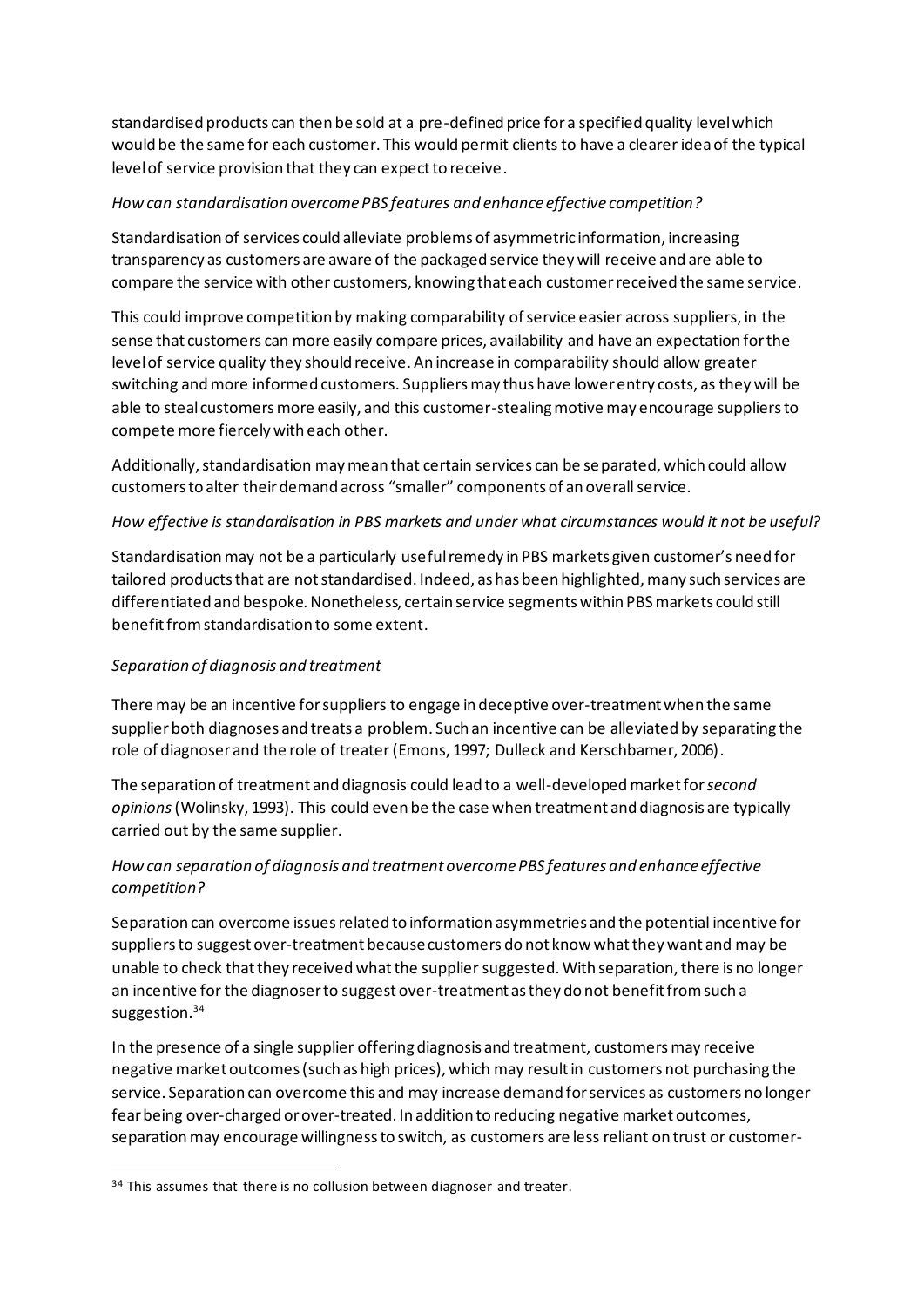supplierrelations. Furthermore, this can lead to reduced barriers to entry and greater competition between suppliers.

If second opinions are common in a market, then the supplier has less incentive to suggest overtreatment, as the customer will simply seek a second opinion, depriving the supplierof income with additional reputational risks. However, in certain markets it might be the case that opinions can differ justifiably and in such a case, reputational-damage may be less likely.

# *How effective is separation of diagnosis and treatment in PBS markets and under what circumstances would it not be useful?*

There are often cost efficiencies for the same supplier to both diagnose and treat a given customer in many PBS markets, stemming from the features of differentiated services and the need for high customer-specific investments. There is thus a trade-off between (i) allowing a single supplier to both diagnose and treat, but risk deceptive over-treatment, or (ii) restrict a single supplier to choose between diagnosing or treatment, but potentially face inefficiencies.

If separation is possible/efficient then information asymmetry can be reduced, customers are likely to be more willing to switch and resultingly, entry ought to be easer and competition fiercer.

### *Complex price structure*

A complex price structure can involve, for example, separate payment for 'diagnosis' and 'treatment', payment split over several stages of service delivery, possibly conditional on service delivery parameters, or payment delayed to sometime after the service provision is concluded. The latter could, for instance, involve an escrow system, where an intermediary verifies what is being delivered before the payment reaches the supplier.

### *How can complex price structures overcome PBS features and enhance effective competition?*

Complex price structures such as the examples above can decrease the risk to customers of costs associated with poor service performance that are due to customers having little ability to assess quality or effort of suppliers. Such structures give customers more chances to gain information about their own service needs and to detect poor quality of service. In turn, this allows them to move away from poor quality suppliers and to better adjust service purchases to needs.

Better information and closer control over what they purchase can make customers more willing to switch and to purchase from new suppliers, thus incentivising rivalry and entry.

# *How effective are complex price structuresin PBS markets and under what circumstances would they not be useful?*

Complex price structures are most likely to be helpful for services that can be broken up into separate deliverables and where at least some of these deliverables have quality elements that can be verified by the customer and on which payments can be made contingent.

An alternative is to use an escrow system managed by a trusted third-party whomonitorsservice delivery, determines when each element has been satisfactorily completed and provides permission for the funds in escrow to be paid to the supplier. <sup>35</sup> There might be difficulties associated with using and finding an appropriate third party that can fairly monitor the situation, often requiring specific contractual obligations be met where such obligations may not be perfectly observable when the

<sup>&</sup>lt;sup>35</sup> In a contract system, the courts essentially act as this trusted third party.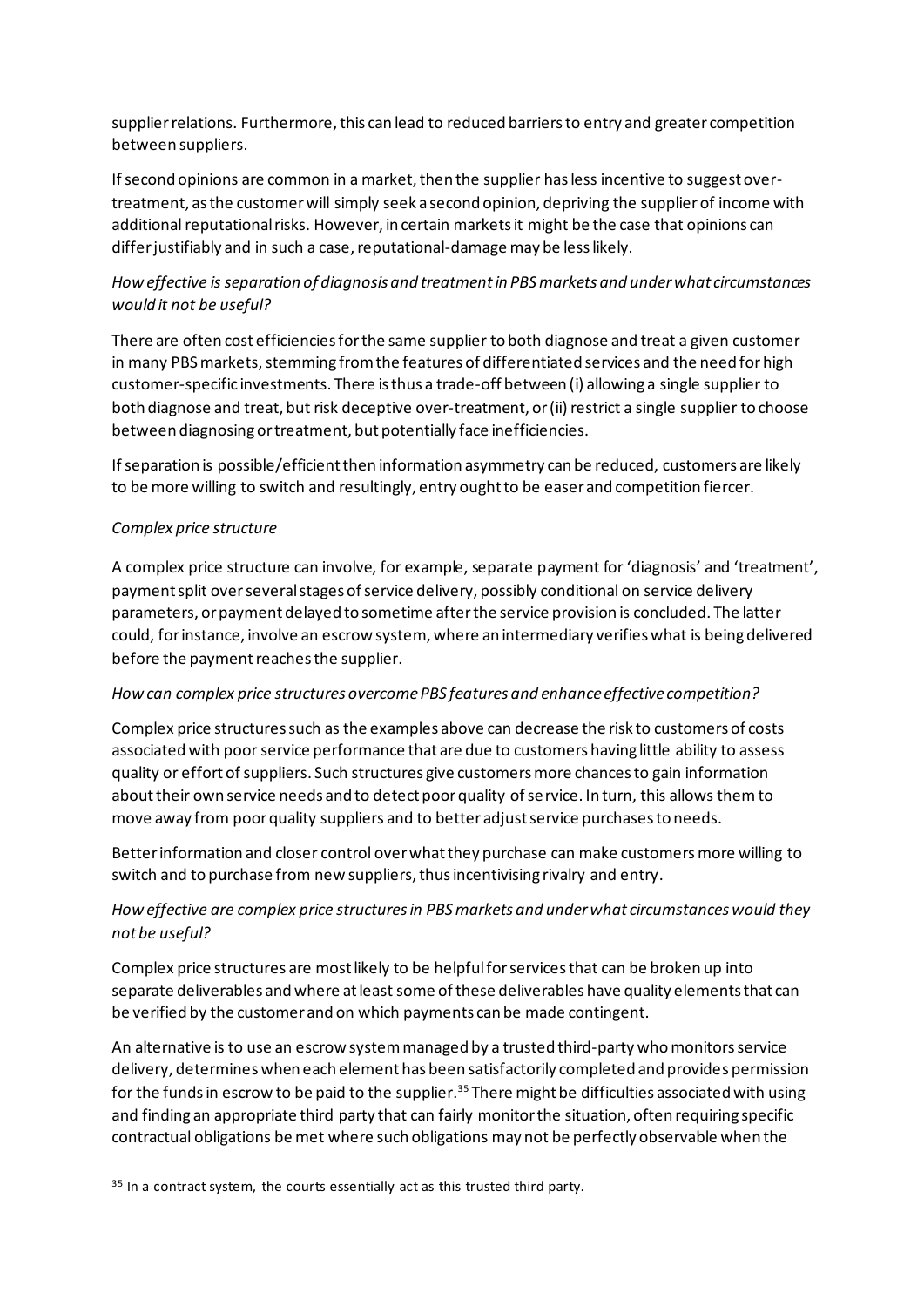service is a credence good. On the other hand, where specific obligations can easily be written, escrow systems can play an important role in mediating between two parties and digital technologies have reduced the cost of finding such an intermediary, for example, through the use of blockchain technology (Cowen and Tabarrok, 2015).

#### *The role of digitalisation in supporting market-based mechanisms*

The market-based mechanisms discussed in this section can be potentiated and enhanced through digitalisation, which can play an important role in addressing market failures and ineffective competition in PBS markets. This can happen through (i) easier provision of information about suppliers, (ii) digitalised methods of dissemination of reputation information, (iii) increasing access from suppliers outside a locality and (iv) direct competition from the digitalised provision of service.

Firstly, digitalisation has reduced search costs through easy access to advertisement, search engines and repositories of information such as supplier's websites.

Secondly, and relatedly, the internet, and use of social media and ratings platforms to share information on service and supplier quality, has allowed for easier sharing of such information and can act as repositories for reputation. This is a lot quicker and easier to access than more traditional methods of reputation and is usually more abundant. $^{\rm 36}$ 

Thirdly, digitalisation can mean that certain services can be provided online and thus relaxes competitive constraints on suppliers being situated near to customers. In fact, the nature of PBS markets typically makes digitalisation easier, as most services can be provided remotely and conducted over the internet / electronic communication.

Fourthly, and finally, digitalisation has allowed for routine tasks to be automated. In PBS markets this means that some simple tasks can be completed by digital software or applications.<sup>37</sup>

In recent years, the rise of digital and information technologies has played a large role in reducing information asymmetries in a number of markets(Cowen and Tabarrok, 2015). <sup>38</sup> . Such advancements have reduced problems of information asymmetry but rely on the fact that quality can be well-defined, a feature which is less prevalent in a number of PBS markets. Consequently, digitalisation has had less of an impact on reducing information asymmetry and associated market failures in PBS markets compared with some other sectors. Existing evidence suggests that repetitive and low added-value tasks within PBS markets are the activities which are most likely to be digitised (DG for Internal Market, 2021).

*How can digitalisation overcome PBS features and enhance effective competition?*

<sup>&</sup>lt;sup>36</sup> However, it is possible for suppliers to create "fake" reputation-based posts to promote their competitive offering, potentially reducing trust in such information. There is also a lot of discussion and concern for misinformation to transmit via social media which can cause issues to the well-functioning of reputation-based methods.

<sup>&</sup>lt;sup>37</sup> For example, in the engineering sector, Building Information Modelling (BIM) is used as an automation tool to incorporate both building product design and construction process plans. Furthermore, technology has allowed software tools for design and construction management, systems for delivering information from the design to the field, robotic applications for construction and for systems gathering information on site (Sacks et al, 2020).

<sup>&</sup>lt;sup>38</sup> This has included the use of measuring items such as odometers and digital storage of vehicle metrics in the used car market, and wearable sensors which can monitor movement, heart rate and rhythm, blood pressure and other health-related statistics in the health markets.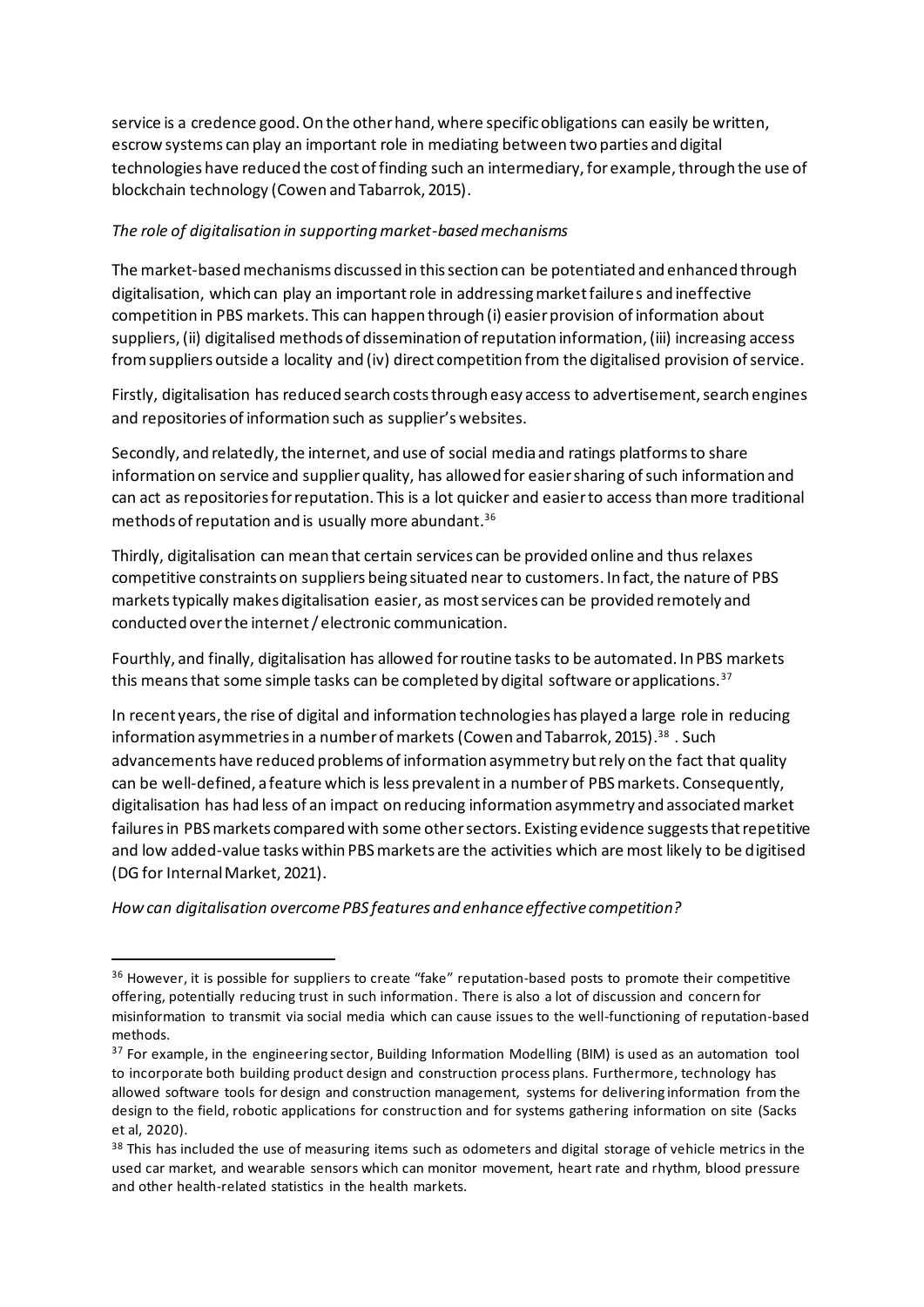Digitalisation has enabled easier provision of information about suppliers which can allow customers to find the most appropriate supplier for their needs and one which offers the best value for money. Customers are more able to compare suppliers and are thus more informed to switch. Furthermore, suppliers are able to disseminate information more cheaply and easily, increasing entry into the market through reduced entry costs and giving a greater incentive for suppliers to compete fiercely with one another.

Digitalisation has increased the role of reputation and has enabled customers to share and access information on reputation much more quickly and widely than traditional means. In some sense, this can reduce information asymmetry as customers are able to access a wealth of information about a supplier and their customers' past experiences with service provision and supplier quality.

Digitalisation can increase the number of suppliers in a market substantially, given the availability to work remotely, thereby opening up the market to a wider range and quantity of suppliers. This increase in the number of suppliers increases the number of competitors, therefore making competition fiercer. Furthermore, access to a large market size may make entry more likely given the increased potential for profitability.

The automation of tasks offers a direct substitute for the services of some suppliers and ought to increase competition as it acts as an outside option for customers dissatisfied with the quality, price or availability of other suppliers. Automation can thus increase the number of competitors in a market and potentially may increase the willingness of customers to switch suppliers.

### *How effective is digitalisation in PBS markets and under what circumstances would it not be useful?*

Digitalisation as a means of reputation dissemination is likely to be more appropriate for PBS markets where quality is easier to measure, where service differentiation is lower and where customers have a preference over the same dimensions of quality. Given the inherent nature of PBS markets (multi-dimensionality of quality and information asymmetry in particular) there may be relatively few professional business services which fulfil such criteria.

Digitalisation may also inhibit market entry if it enhances the need for reputation, which could become more costly to obtain. This may then give an incumbency advantage to suppliers which have existed for a relatively long time.

The availability for suppliers to offer their services remotely depends upon the ability of that supplier to be able to provide a given service in a given jurisdiction. In order words, they must have the necessary professional accreditation and knowledge to supply a service in a given area. Some customers may also have a preference to meet their supplierface-to-face which could limit the ability for suppliers to operate remotely.

Digitalisation as a means of substitute is most likely to be effective for services which can be standardised and are used repeatedly. Both factors may be limited in PBS markets where service differentiation is common and certain services are purchased infrequently. However, with increasing abilities of AI, service differentiation is becoming more possible through software customised to individual customers.

### **6. Application of the framework**

As explained in the introduction, this paper is an intermediate step as part of a larger project, the aim of which is to assess the scope for effective competition in PBS markets. The next step is thus to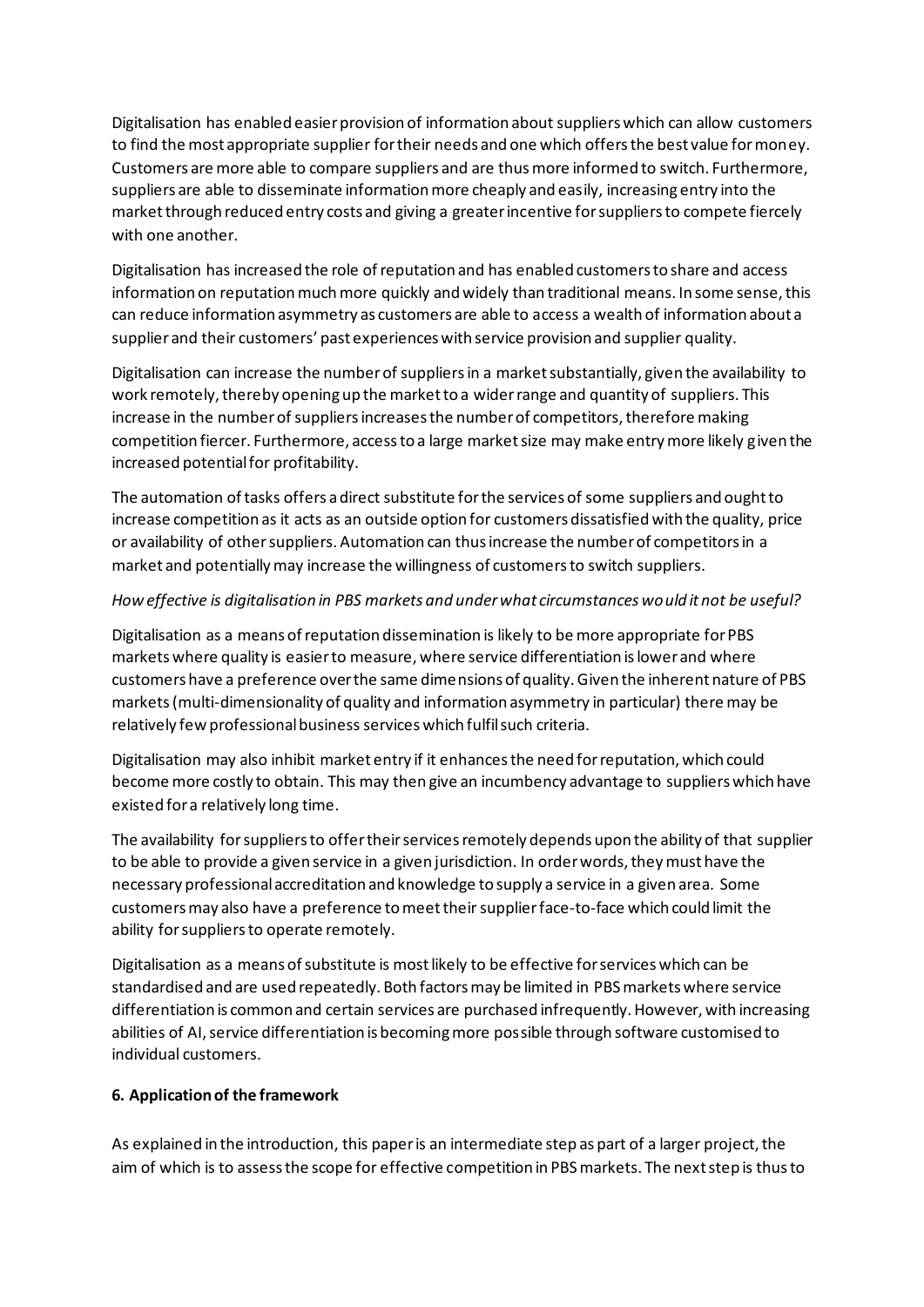develop an approach that can be applied to a given market to make an assessment of: a) which features, that are likely to hinder the development of effective competition, are present in this market and how strong is each? b) which of the factors necessary for effective competition are affected by these features and to what extent are they affected? c) how do (a) and (b) translate into competition and market outcomes? d) which market-based mechanisms could be relied on to address the limits to effective competition and which of these are feasible given the specificities of the market(or indeed already observed in this market)? e) taking (a), (b), (c) and (d) together, what is the best case scenario for unregulated outcomes in this market?

The first three of these steps rely on identification and measurement of market specificities and competition and market outcomes, which we turn to next.

# *Measurement of market features*

We present some suggestions on how to measure the various features that can be present in PBS markets. It should be remembered that the magnitude of these features may also vary by customer, for example, with information asymmetry being less of an issue for some customers (i.e. large business customers) than others (i.e. individual customers). It is possible that the magnitude of these features could be well quantified by experts involved in each market. However, a well-structured grading system would need to be developed in order for comparisons to be drawn across markets and to ensure that different experts would come to comparable conclusions.

# *Information asymmetry*

One way to capture the extent of information asymmetry would be through the use of a survey to both customers and suppliers to ascertain how much information they have regarding the service, its quality and other aspects of the service provision. Responses could then be compared to see how much less customers know compared with suppliers.

It would be important to ask about different dimensions of information asymmetry such as information about ex ante quality and effort elements, information about the nature and level of customer needs, and ability to assess the quality of delivered services (ex post).

The surveys would have to be carefully designed, taking into account that customers can be unaware about what they do not know; and standardising answers so that responses can be combined and market-wide indices can be created.

# *Multi-dimensionality of quality attributes*

It is difficult to quantify the extent to which quality is highly multi-dimensional but this could be explored by asking customers what dimensions of quality are most important to them. If there are only a small number of relevant dimensions, and these are consistent across customers, then such a feature is less problematic.

Multi-dimensionality of quality attributes is linked to service differentiation due to the different needs and preferences of customers over quality dimensions. An assessment of the scale of differentiation might include the following considerations:

- Customer importance of specific aspects of service,
	- $\circ$  This could include questions around how specific customers deem their needs to be and/or whether they require a specific or standard bundle of service characteristics.
- The similarity of services provided within the relevant market,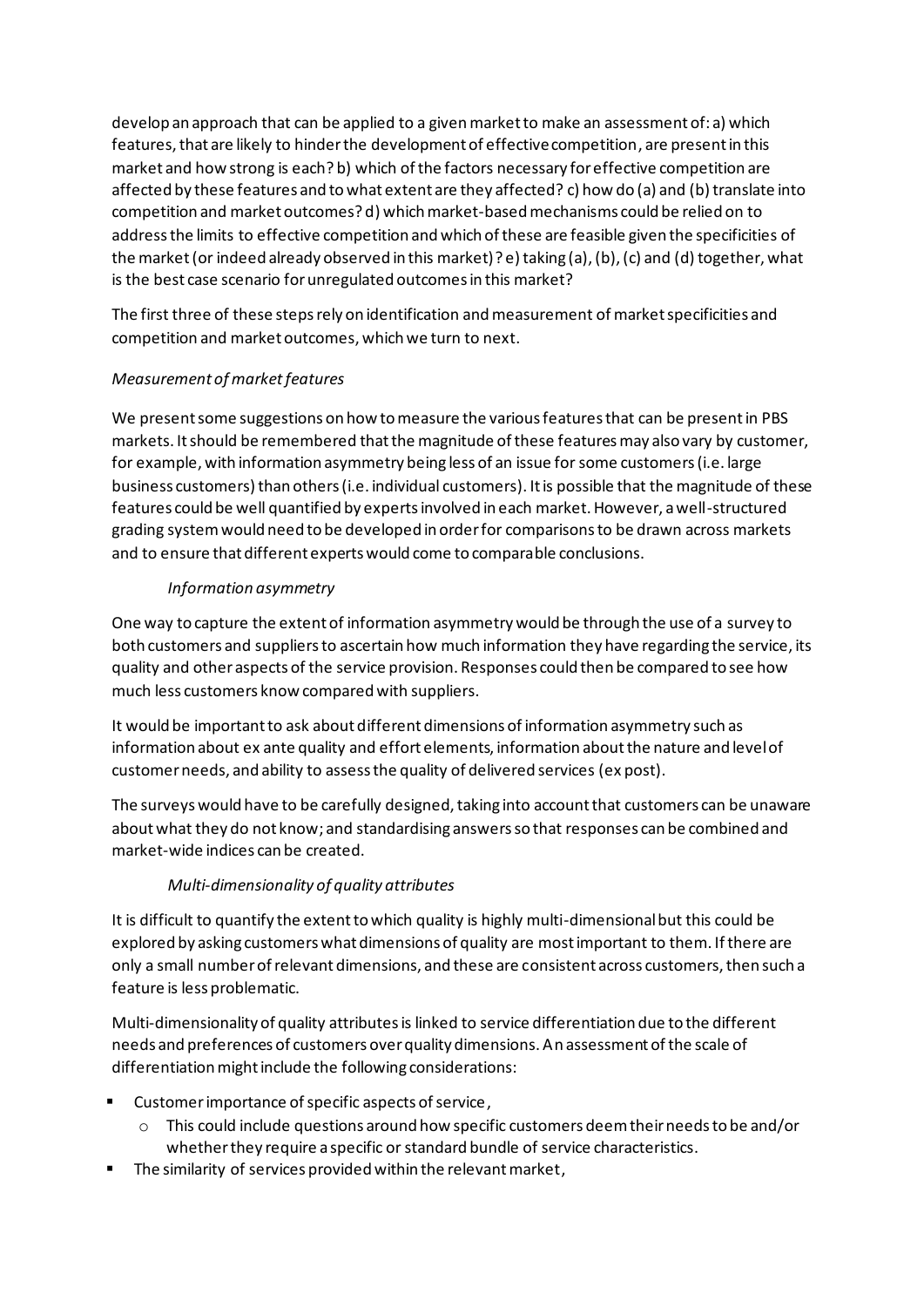- o Both in terms of characteristics of those services, the size of the market (i.e. the number of customers and the value of business) and the number of suppliers within that market.
- The similarity of services provided between the relevant market and close substitutes,
	- $\circ$  For instance, is the broader market of services for contractual agreements highly fragmented depending on precise characteristics of customer requirements? One way this could be determined is if different suppliers exist to supply different size firms.
- Whether tendering is prevalent if so, this might suggest that services are particularly customerspecific and that service differentiation is high,
	- $\circ$  If so, further information on the supplier-time spent on tendering, the supplier-cost (including labour costs to prepare the tender and any other associated costs) and how much customer-specific knowledge is required.
	- $\circ$  Further information on the customer-time spent in writing the tender and associated terms of reference and the cost associated with evaluating tenders.

Indirectly, an observation of strong customer-specific relationships, and of customers repeating business with the same supplier without looking elsewhere, may provide an indication of high customer-specific costs and of high service differentiation. However, it should be noted that in itself, strong customer-specific relationships are an outcome, not a feature, and whilst they may indicate the existence of a feature, could exist for other reasons.

If the assessment reveals that tendering is high, then this would suggest large customer-investment is required which would suggest high service differentiation. Similarly, a finding that the relevant market is very narrow would again suggest high service differentiation. An index could be created to capture these different characteristics and put a quantitative figure on the scale of service differentiation.

# *Significant relation-specific investments*

One method to evaluate the degree of relationship-specific investmentsis to survey customers on the cost of contracting with a new supplier, and suppliers on the savings associated with repeat customers.

Costs for customers include the preparation of tendering documents, evaluating the responses and 'training' the supplier to provide the relevant service.<sup>39</sup> This would include the hourly costs of personnel that are involved in "on-boarding" suppliers. Furthermore, the survey could incorporate questions around specific costs customers may face, associated with change service provision to a new supplier.

It is also likely that an informed market observer can judge the extent to which customers need to invest in a supplier but such a measure is unlikely to capture the high variance associated with actual customer responses.

# *Demand distortions*

It is often a binary matter of whether a service is statutorily mandated or not. If a service is mandated then this would indicate that demand is somewhat inelastic by definition. It can also be assessed as to how divisible service provision is or whether it is "lumpy". To ascertain the lumpiness of service provision, a customer survey could be employed to investigate the degree to which

 $39$  Tendering costs may be more important a consideration (in this framework) for private customers who tender because they need specific services, rather than public sector customers who have to tender as a matter of procurement policy.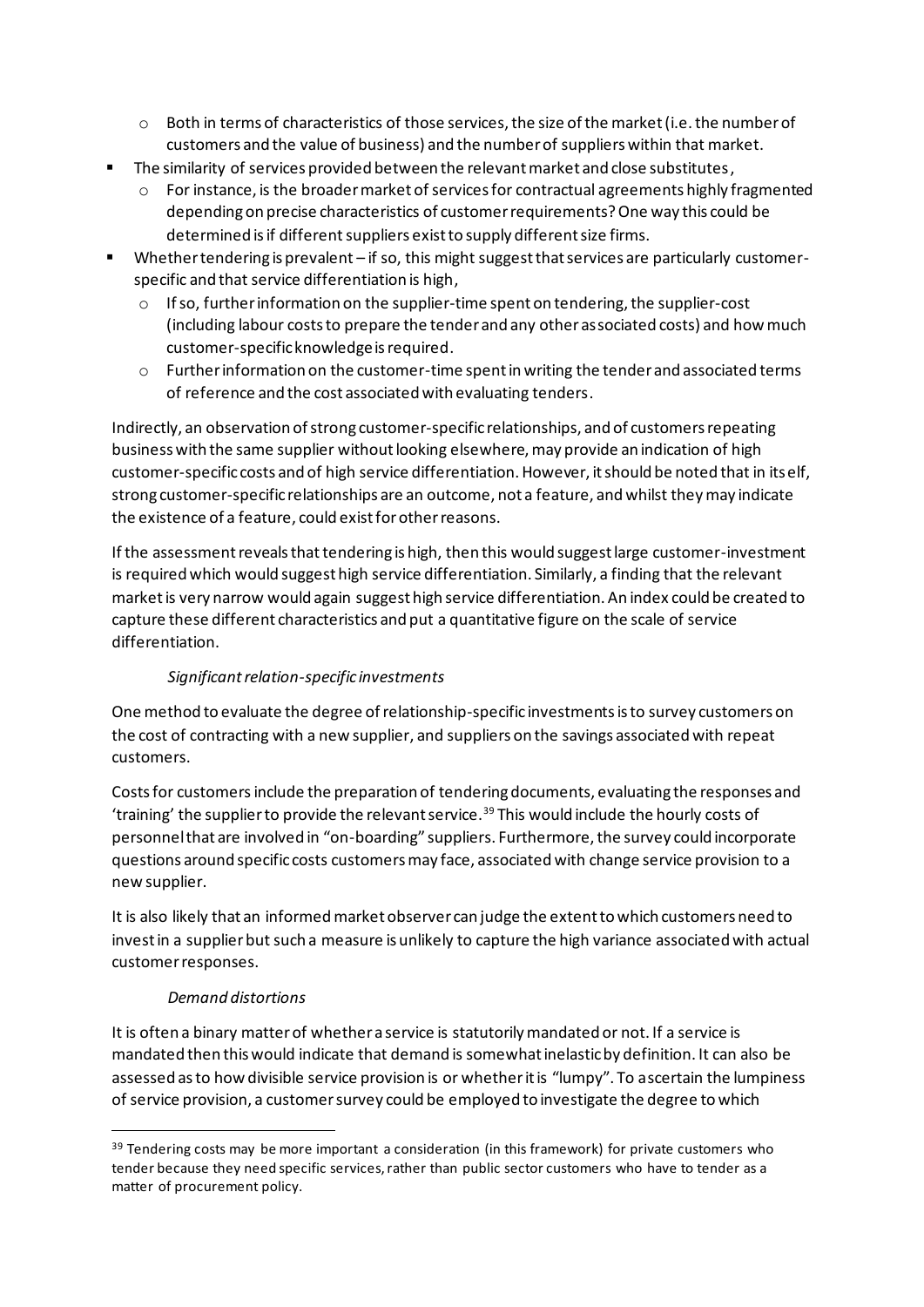provision can be divided into separate "lots". The survey could additionally investigate the price sensitivity of the entity purchasing the service, where such price sensitivity may differ between public and private purchasers and/or across dimensions of risk aversion.

Furthermore, there are a number of examples in the economics literature on how to measure (aggregate) price elasticity of demand which can yield a quantitative value for comparison across markets.

## *Infrequent purchases of services*

This is perhaps the easiest feature to conceptually measure as data on the number of purchases by customers is easily quantifiable. It might be more problematic to obtain data on such a measure. A survey, questioning how often a given customer purchases a specified service is likely to be the easiest way of obtaining the data. The average number of purchases by customersin a given time period can then be calculated and compared across sector. It might also be possible to ask suppliers how many times a given customer purchases within a period of time. However, such a measure is likely to under-estimate the true frequency of purchase, in the event that a customer purchases from multiple suppliers.<sup>40</sup>

One difficulty in calculating such a measure is if the service is not well-defined and customers do not provide consistent responses.<sup>41</sup> This problem can be overcome by considering the price the customer paid for the service and comparing this with the price they usually pay to ensure that "engagements" are consistent.

### *Measurement of competition outcomes*

## *Market concentration*

There are several commonly used measures of market concentration, including the number of suppliers operating in the market, market shares and concentration ratios, and the Herfindahl Hirschman Index. Despite the wide-spread use of these measures, there is debate over the extent to which concentration measures can inform about the level of competition within markets or help predict market outcomes(Bottiniand Molnar, 2010). For instance, a highly concentrated market with three participants could still be very competitive and have low price-cost markups, despite few suppliers in the market. There is thus a potential discrepancy between measures of market concentration and how this corresponds to market power and ultimately the magnitude of negative market failures.

Furthermore, the literature has also debated the use of market concentration indices which are typically based on industry classifications which do not match up to relevant markets or are overly dependent on appropriate market definition. As such, these measures do not accurately capture competitors in a market but lump all suppliers of a similar designation into the same 'market' (Affeldt et al, 2021). There is thus an issue arising from how to accurately define the relevant market. We assume that it is possible to define the relevant market, perhaps through the use of the SSNIP test.

Concerns have also been raised in the literature that such measures are focused on the domestic market and do not take into account *potential*as well as international competition (Okada, 2005).

<sup>&</sup>lt;sup>40</sup> Whilst such a hypothesis is presented, it is unlikely that a customer purchases from different PBS suppliers. <sup>41</sup> For instance, if asking about the frequency of customers seeking tax advice, it might be that some customers consider brief, one-off, correspondence to be a separate purchase relative to an actual engagement.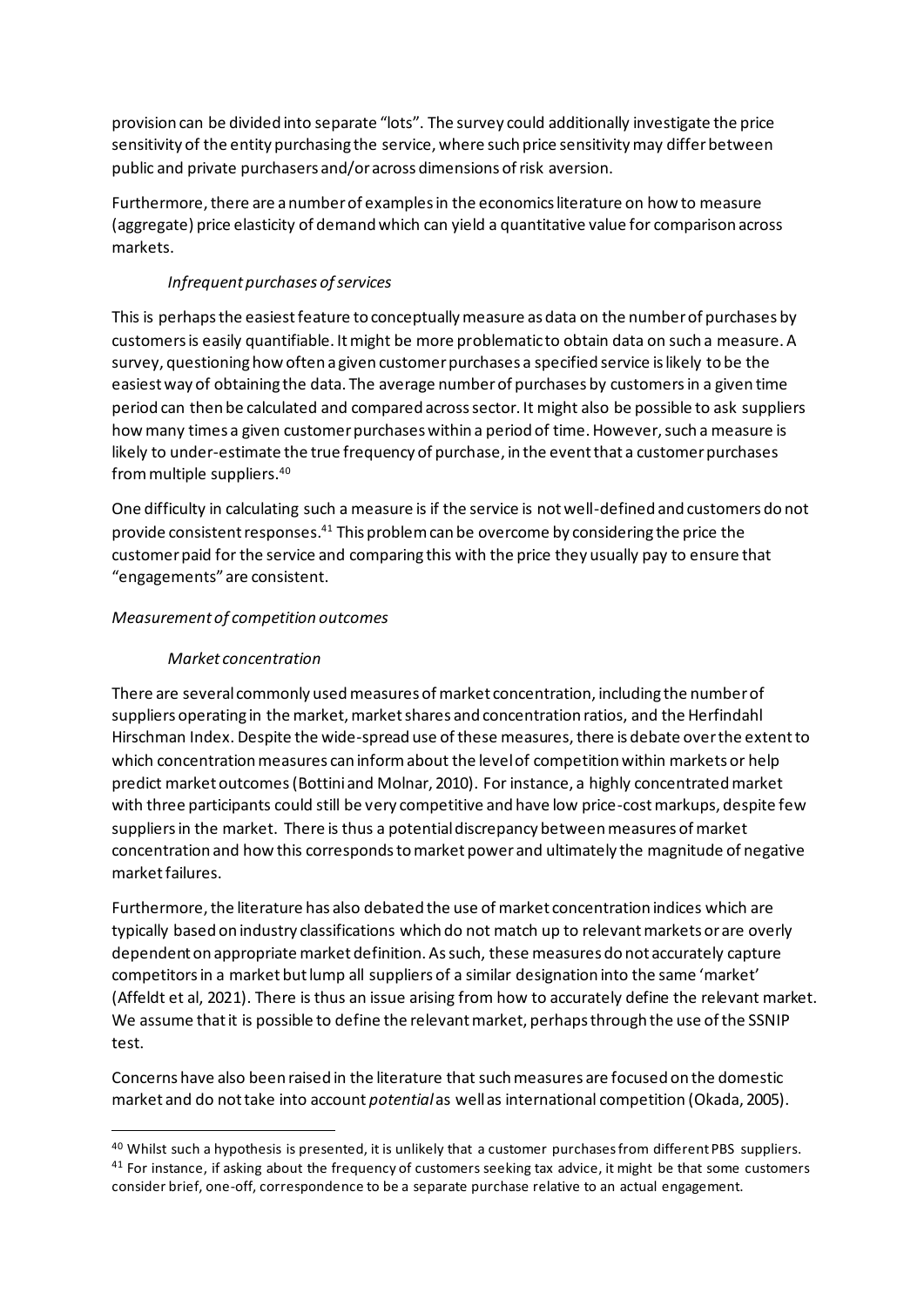### *Number of suppliers*

One of the simplest measures of competition is a simple measure of the numbers of suppliers operating within a particular market segment (Disney et al, 2003). The greater the number of suppliers, the greater competition is expected to be. However, this measure is highly imperfect, as it does not account for the size of suppliers.<sup>42</sup>

## *Price-cost mark-up and profitability*

Price mark-ups are the difference between the output price of the good and the marginal cost that a supplier incurs for producing the good.<sup>43</sup> Under perfect competition, price mark-ups are expected to be low (i.e. price should equal the marginal cost). However, in markets of imperfect competition, it can be expected that the price mark-up is positive and this can be used as a measure of market power. Industries achieving higher mark-ups tend to be considered less competitive, as suppliers have higher market power, and vice versa.<sup>44</sup>

Price mark-ups can be considered preferable to measures of market concentration because markups measure how effectively suppliers in a given market are able to exercise market power (Bottini and Molnar, 2010). However, the method is highly sensitive to measurement errors and these are likely to occur given how difficult it is to measure marginal cost. Another problem with this method is that large mark-ups can exist in markets with large fixed costs, despite strong competition (Elzinga and Mills, 2011) . It may therefore be more appropriate to consider changes in mark-ups over time, rather than across sector/country where fixed costs may differ significantly.

Sectors with high profitability might indicate that suppliers have market power and are able to charge prices high above cost, indicating a lack of competition. If competition was working effectively then profitability ought to be low as new suppliers would enter the market, or expand, offering a lower price and thus squeezing profitability downwards.

Profitability can be calculated in a number of ways, one such method used in the empirical literature is using the gross operating rate (Canton et al, 2014).<sup>45</sup>

### *Entry, exit and churn rates*

The number of suppliers entering and exiting a market can usually be obtained relatively easily. Entry and exit rates can then be calculated by dividing the number of entries/exits by the total number of suppliers in the market. The churn rate is often calculated as the sum of the entry and exit rates.

<sup>&</sup>lt;sup>42</sup> For instance, there might be ten suppliers in a market but nine of these suppliers might have a very small market share (e.g. 1%) with the remaining supplier having a large market share (e.g. 91%). Such a market would likely have a different competitive pressure than a market where the ten suppliers each have a 10% market share.

<sup>&</sup>lt;sup>43</sup> Price-cost markups are sometimes referred to as the Lerner Index which is simply a formal way of expressing the mark-up and hence of measuring market power in an industry. The Lerner Index is given as  $L = \frac{p-c}{n}$  $\frac{v}{p}$  where

p is the output price and c is the marginal cost.

<sup>&</sup>lt;sup>44</sup> In practice, there are a variety of ways to estimate mark-ups empirically, such as the Roeger (1995) method. Such an approach uses supplier-level data (such as from Orbis) and can be created at either the sectoral level or at the market level if the market can be well defined by the researcher.

<sup>&</sup>lt;sup>45</sup> The ratio of gross operating surplus to turnover.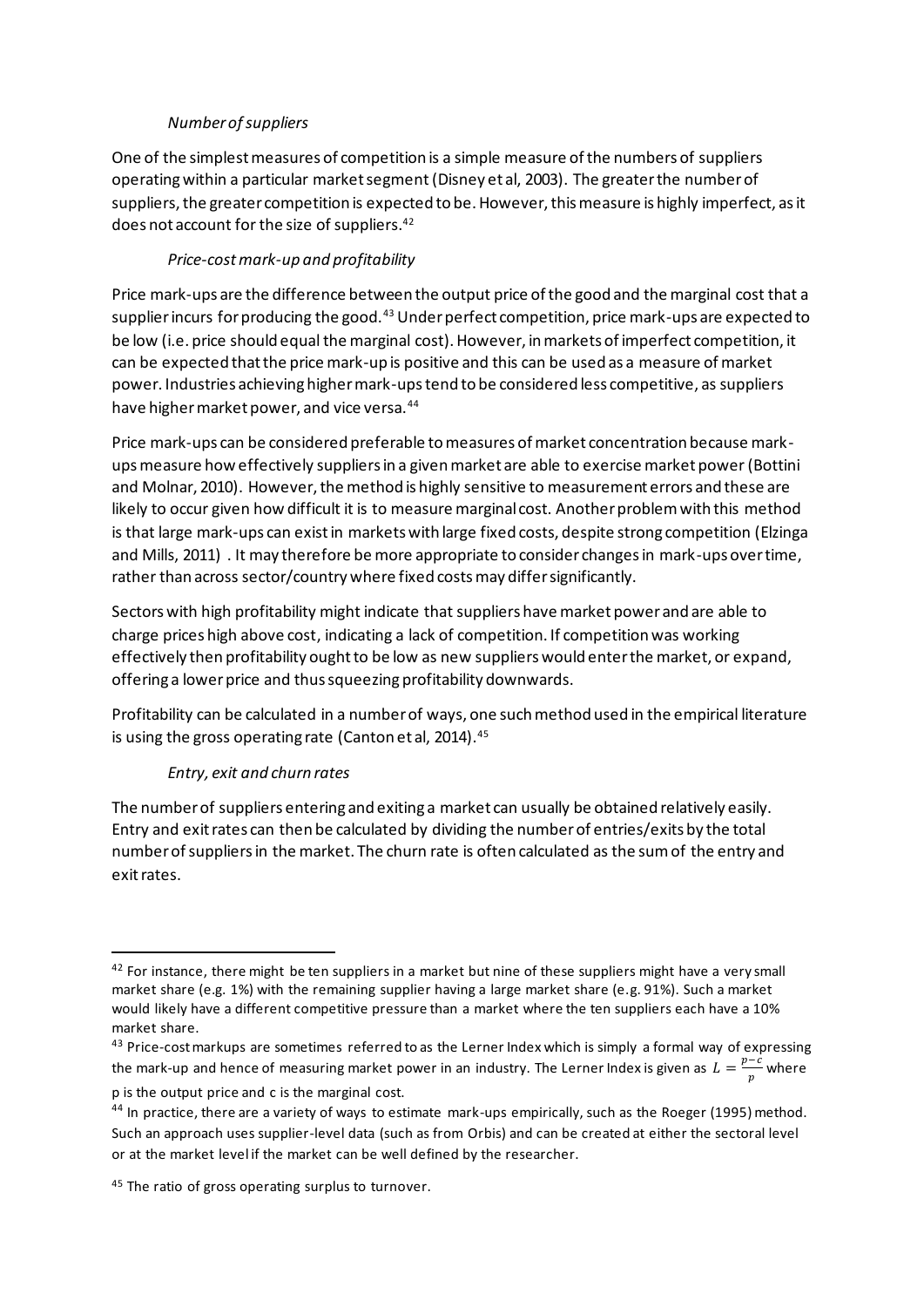It might be expected that entry rates will be lower in markets with higher barriers to entry. To aid in an assessment of this, it could additionally be useful to collect information on barriers to entry (qualitatively, what are the barriers) and estimates of entry costs. This could explain why entry rates are low and would aid in a competitive assessment.

It might be expected that high entry and high exit implies a competitive market where there is turnover in the number of suppliers. However, high exit by itself might lead to increasing concentration of a few suppliers.

# *Allocative efficiency*

Allocative efficiency is the extent to which productive factors are allocated towards their most efficient use and is used to capture the resource allocation between suppliers in a sector (Canton et al, 2014). The idea is that in a competitive market, the most efficient suppliers will increase their market share by stealing customers from less efficient suppliers, leading to an increase in allocative efficiency. Allocative efficiency can be calculated using a productivity decomposition (Olley and Pakes, 1996).

# *Import penetration*

Import penetration rates are defined as the value of imports as a percentage of total domestic demand. A higher degree of import penetration might imply that a domestic market is less competitive, hence enabling international suppliers to profitably enter (through imports). On the other hand, if import penetration is possible then it would imply that entry barriers are (relatively) low, which might imply that competition is not too ineffective.

Similarly, if there are high export rates from a given country, this could indicate that the suppliers are very competitive and can offer services at a low price and/or high quality and are thus able to export their services to other markets.

Fundamentally, these measures might not be indicative of competition in PBS markets where regulations and professional restrictions inhibit the ability for foreign suppliers to import to the domestic market or for domestic suppliers to export to foreign markets.

# *Switching behaviour*

In a competitive market we might expect customersto switch suppliers frequently, and therefore would expect to observe a high switch rate. However, a low switch rate could still be consistent with a competitive market, if competitive pressures induce suppliers to offer good value for money without customers needing to switch. Nonetheless, switching rates can be useful metrics in which to evaluate the degree of competition and could usefully be included in a framework to evaluate the degree of competition.

Switch rates can be estimated by calculating the average number of suppliers customers have over a given period of time. For instance, switch rates could be calculated as the average number of suppliers a customer has over the course of the year which could then be benchmarked against rates in other sectors. Obviously, a number of 1 reflects the fact that no single customer switches whilst a higher number reflects that more customers switch. Switching is not useful in its own right – if anything excessive amount of switching might indicate that suppliers are not providing value for money – but can inform upon competitive pressures.

# *Strength of customer-supplierrelationships*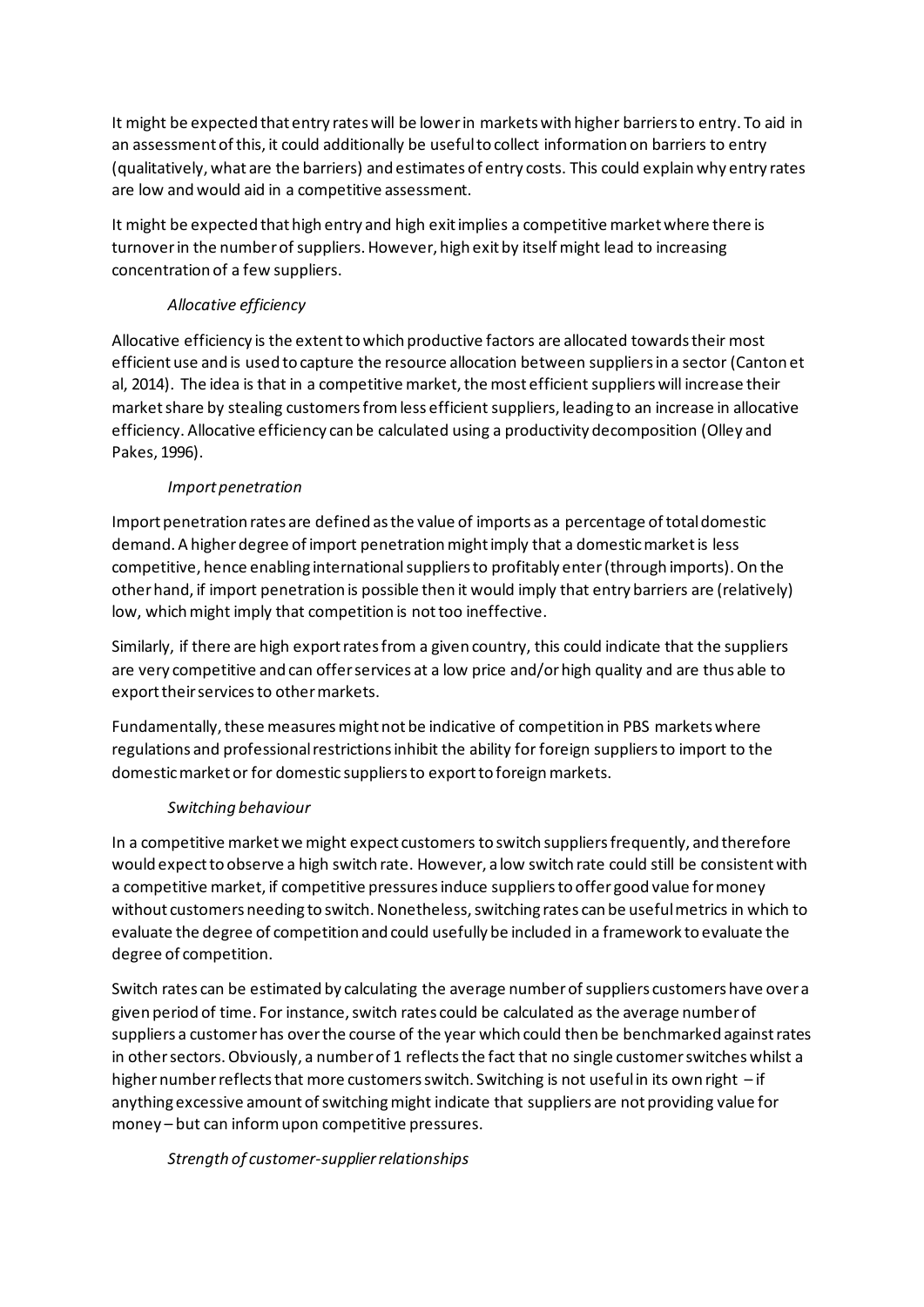The strength of customer-supplier relationships could be measured through the number of repeat engagements between a given customer and supplier. More frequent interactions between the same entities might suggest a strong relationship, potentially a sign of weak competition or due to features of PBS markets that have been solved through the use of strong customer-supplier relationships.

It might also be informative to study how often customers automatically return to the same supplier without searching the market for alternative suppliers. This could be enacted by studying whether customers set out tenders or directly award contracts to a given supplier. If customers do not attemptto tender then this suggests that strong customer-supplierrelationships exist.

# *Extent of competition over signals*

The extent of competition over signals rather than value for money could be measured through data on expenditure on items that are typically considered signals. Whilst some items are necessary, heavy expenditure on them relative to other suppliers/markets may suggest that signalling is occurring.<sup>46</sup>

### *Barriers to entry*

To determine whether entry barriers are high or low, it could be insightful to compose a list of barriers to entry (this could be done through surveying existing new entrants or firms which have recently considered entering a particular market) and then compare the number of barriers across sectors. Such a rudimentary measure can be improved by considering the magnitude of the barrier in terms of how costly it is to overcome. This could be measured directly, by examining how costly it would be to enter a particular market.

# *Segmentation of markets*

Segmented markets can be observed through the existence of separate sets of suppliersfor what is essentially the same service. Segmentation may be based, amongstothers, on the size of the customer, very specific customer requirements, or geographic area.

### *Breakdown of market segments*

It is relatively easy to observe the breakdown of market segments if they exist at some point in time but then collapse. However, it is more difficult to observe when market failures have resulted in the non-existence of a particular market segment. It is difficult to measure whether a market does not exist for a particular service when it has never existed. However, this could be evaluated by asking customers whether they would like a particular service to be provided for which no suppliers exist. In such a case, it might be informative to explore qualitatively with customers and suppliers what gaps exist in the market – where there is demand but no supply – and to explore whether such a gap arises due to market failures (e.g. information asymmetry prohibits a maverick from establishing such a market segment).

### *Collusive behaviour*

Collusive behaviour is illegal and therefore will not be directly measurable. Instead, economic theory provides a set of conditions under which collusion is more likely to happen and be sustained. These

<sup>&</sup>lt;sup>46</sup> For instance, data on advertising expenditure could be collected and compared across suppliers within a particular market and more broadly. If advertising expenditure is particularly high then this suggests that suppliers are focusing on signalling rather than improving their competitive offering.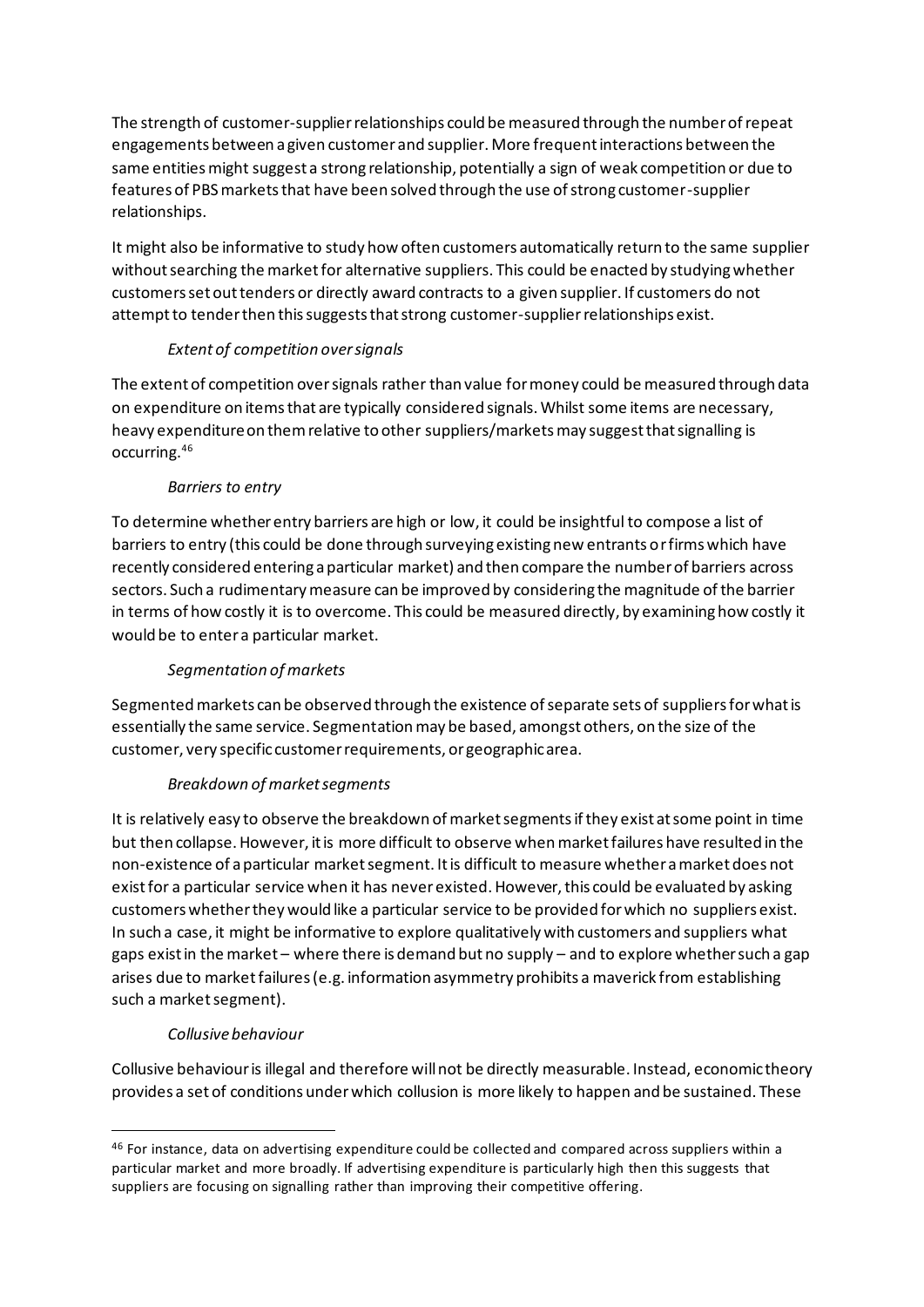include: a small number of competitors, of similar market shares and cost structures, operating in a relatively transparent market (i.e. prices, quantity, or market shares are easily observed), where transactions occur frequently, in markets that expect future demand growth, have high barriers to entry, are not subject to shocks such as business cycle or macroeconomic shocks, with low degree of product differentiation and amongst suppliers that interact in multiple markets (Ivaldi et al, 2003). $^{47}$ 

Analysis of pricing may reveal behaviour that is consistent with collusion but may not identify collusion in practice. For instance, prices clustered at a particular level can be consistent with both price fixing and with the market being highly competitive (where prices cluster around the competitive price). 48

Finally, collusive behaviour might be revealed through leniency schemes which encourage those engaging in collusive behaviour to report such activities to the authorities in return for a reduced punishment.

Collusion indicators can be made more informative by considering the extent of historical collusion in a given market, including its prevalence, how long it lasted and how many suppliers were involved (as a percentage of total market).

#### *Measurement of market outcomes*

#### *Prices*

Whilst the concept of price is straightforward, issues can arise as to what kind of price is applicable in practice. In an ideal situation, each service will be standardised such that each customer receives a comparable product and pays a similar price. However, as discussed above, in practice professional business services are heavily customised such that it is rarely the case that customers pay the same prices or receive the same service (i.e. service is customised not standardised). Given that each customer pays a unique price, and receives a different service, there are complications in calculating a value for price. Average prices – calculated as the sum of all prices charged in a market divided by the number of different transactions – would perhaps be the simplest measure but may not capture the fact that different services are provided. Such pricing data is usually obtained from national statistical offices which use an average aggregate measure of prices for construction of inflation indices.

Alternatively to service fees, customers may pay a retainer or an hourly fee, rather than paying for the direct outcome of a service. Differences in payment methods can make comparison across

 $47$  Certain PBS markets operate as bidding markets. In such markets, warning signs of collusion include (i) the same supplier being the lowest bidder, (ii) each supplier taking a turn to be the winning bidder, (iii) geographic allocation of winning tenders, (iv) regular suppliers fail to bid for a tender they normally bid for and (v) some suppliers unexpectedly withdrawing from a bid, (vi) the same company always winning a particular type of procurement, (vii) some bids are much higher than published price lists, previous bids by the same firms, or cost estimates, (viii) A company appears to be bidding substantially higher on some bids than on other bids, with no apparent cost differences to account for the disparity, (ix) bid prices drop whenever a new or infrequent bidder submits a bid, (x) a successful bidder subcontracts work to competitors that submitted unsuccessful bids on the same project, and (xi) a supplier withdraws its successful bid and subsequently is subcontracted work by the new winning contractor (Iossa, 2015; OECD, 2006).

<sup>&</sup>lt;sup>48</sup> In a fully competitive market with Bertrand competition we would expect the price to equal the marginal cost.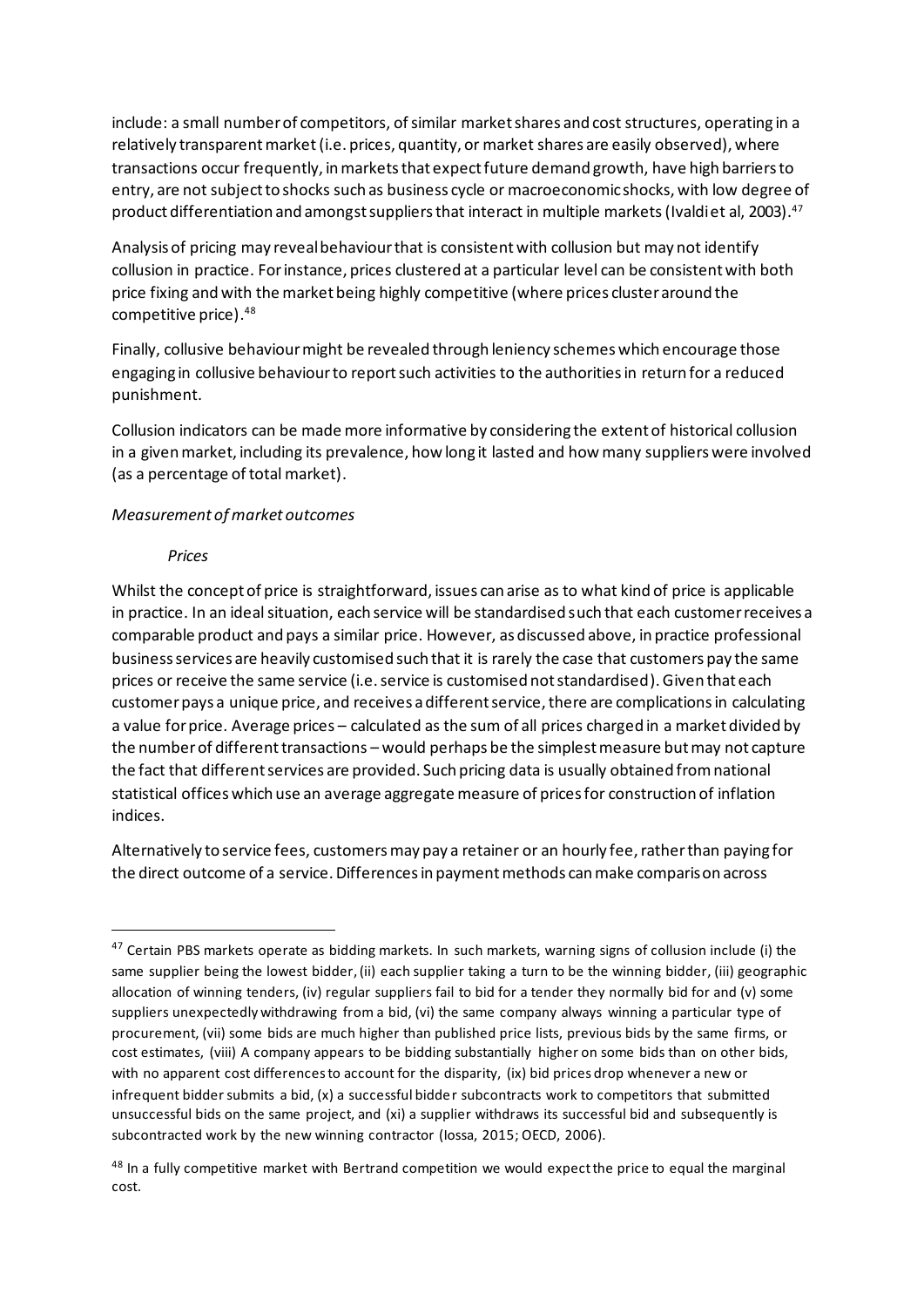market segments difficult and may complicate the matter of data collection. In this case, it might be more pertinent to look at hourly rates rather than total rates.

### *Quality*

Measuring service quality of professionalbusinessservices is a significant and well-recognised challenge (Pagliero, 2015; European Commission, 2019; Arentz et al, 2016). There are however various proxies and approaches that can be found in the literature. Proxies of service quality can be separated into (i) measures of process, (ii) measures of outcome, and (iii) other value-added proxies.

Measures of process include variables such as number of customer complaints, consumer ratings of practitioner behaviour, malpractice insurance premiums, number of malpractice lawsuits and number of disciplinary actions.

Outcome measures are highly sector specific.<sup>49</sup> A difficulty with outcome measures is that the final outcome may be stochastic or unverifiable, which can introduce issues with using such a measure (Koumenta et al, 2014).

Other value-added proxies include (i) the degree of availability and access of product/service to customers, (ii) the educational attainment of employees, (iii) the perceived ranking of professionals, (iv) degree of affordability and effect on price and (v) levels of substitution to do-it-yourself alternatives.

More specific and focused quality measures are likely to differ highly between sectors and depend on the precise characteristics of the market. Such measures can therefore only be calculated for the sector of interest and allow temporal or cross-country comparison. However, such measures are likely to be more precise than the generic measures discussed above. It could also be possible to compare the specific quality measure within a market with the maximum value and use this percentage to compare across sectors. To elaborate, if a specific measure of quality were designed for market X (which cannot be used to measure quality in market Y and is not directly comparable with the quality measure designed for market Y) and it was found that quality is 5 out of a possible score of 10, this would indicate that quality is 50% of its maximum value which can then be compared with similar percentages from other markets.

### *Service availability*

The simplest way to measure service availability would be to look at the number of suppliers operating in the market segment. The more suppliers operating the easier it is likely to be for customers to receive service provision. However, this obviously ignores the *actual* availability of service suppliers. It might therefore be necessary to ask suppliers directly, how much availability they have, potentially looking at capacity constraints. Alternatively, customers could be asked how long they had to wait to receive service provision. The latter method would also be more suitable in markets where service differentiation is high.

### *Innovation*

Innovation can be observed through measures of the introduction of new products and services, research and development spending $^{\rm 50}$ , number of patents (and other forms of intellectual property

 $49$  For instance, the "win" rate for a lawyer or corporate failure rates in the audit market.

<sup>&</sup>lt;sup>50</sup> There is much discussion in the literature around the relationship between R&D and competition, with some pointing out that under perfect competition, there will be little profit available to invest in R&D, yet others highlight that under imperfect competition there is less incentive for R&D investment (Moen et al, 2018).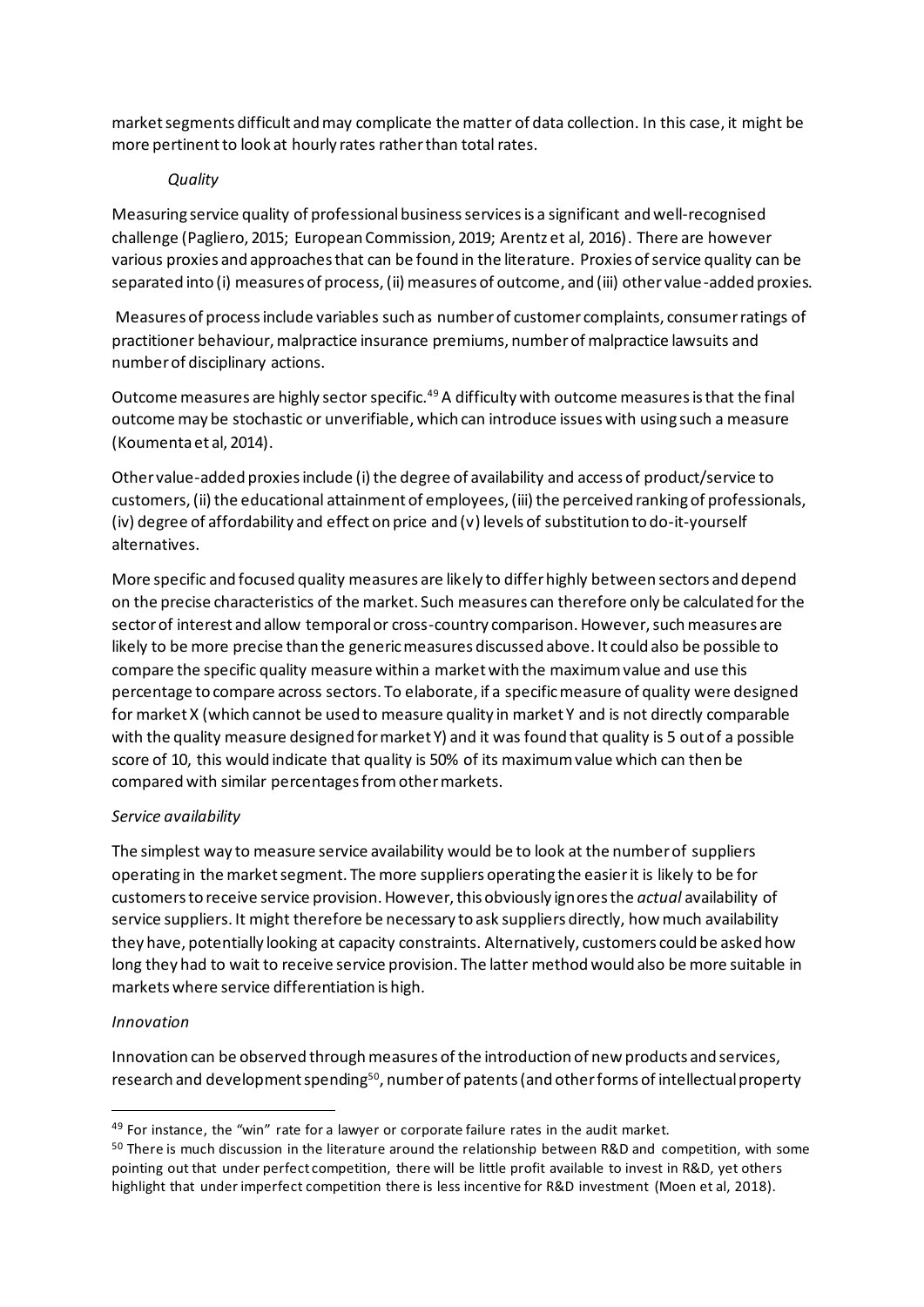protection) filed, improved production techniques (observed through productivity growth measures), improvements in quality and reductions in prices for a given product. Nonetheless, it is more difficult to evaluate when a market displays a lack of innovation and whether this is due to ineffective competition or other factors.

### *Negative externalities*

The negative externalities associated with poor service quality can be quite difficult to measure. Poor quality may increase the probability of negative societal outcomes instead of directly causing such outcomes. 51

To measure the extent of such negative externalities, it would be necessary to estimate the additional probability of negative events that results from poor quality services as well as the costs that such events would cause. A base-level probability could be measured using historical data and gathering views from experts. The societal cost of a negative event may be relatively easier to estimate based on data for comparable events and experts' valuations.

There can also be externalities which relate to outcomes which are unknown and cannot be predicted or estimated.

# **7. Concluding remarks**

This paper has outlined features that are prevalentin some PBS markets and explored how they may result in ineffective competition. We discussed how such ineffective competition results in negative market and competition outcomes and how certain market-based mechanisms can ameliorate ineffective competition and help restore positive outcomes. However, it was also discussed that there are limits to the efficacy of such mechanisms.We then explained the broader aim of applying this framework to evaluating the question of what the best outcome for competition can be in PBS markets, in the absence of regulation. This question is part of ongoing research and issues of measurement (of features and outcomes) were discussed, as measurement plays a role in evaluating such questions.

Upcoming work intends to launch a large-scale survey of market participants in a selected sample of markets, applying the theoretical framework and empirically evaluating the impact of such market failures on the aforementioned outcomes of competition and consumer outcomes.

### **References**

Akerlof, G. (1970). "The Market for 'Lemons': Quality Uncertainty and the Market Mechanism". *The Quarterly Journal of Economics,* 84(3), pp. 488-500.

Arentz, O., Manner, H., Munstermann, L., Recker, C., Roth, S., and Wambach, A. (2016). "Services Liberalisation in Germany".

https://assets.publishing.service.gov.uk/government/uploads/system/uploads/attachment\_data/file /416148/bis-15-196-services-liberalisation-in-germany-overview-and-the-potential-ofderegulation.pdf

<sup>&</sup>lt;sup>51</sup> For example, poor engineering increases the probability that a bridge will collapse, corrupt auditors increase the probability of financial market volatility, incompetent lawyers increase the probability that courts reach incorrect verdicts.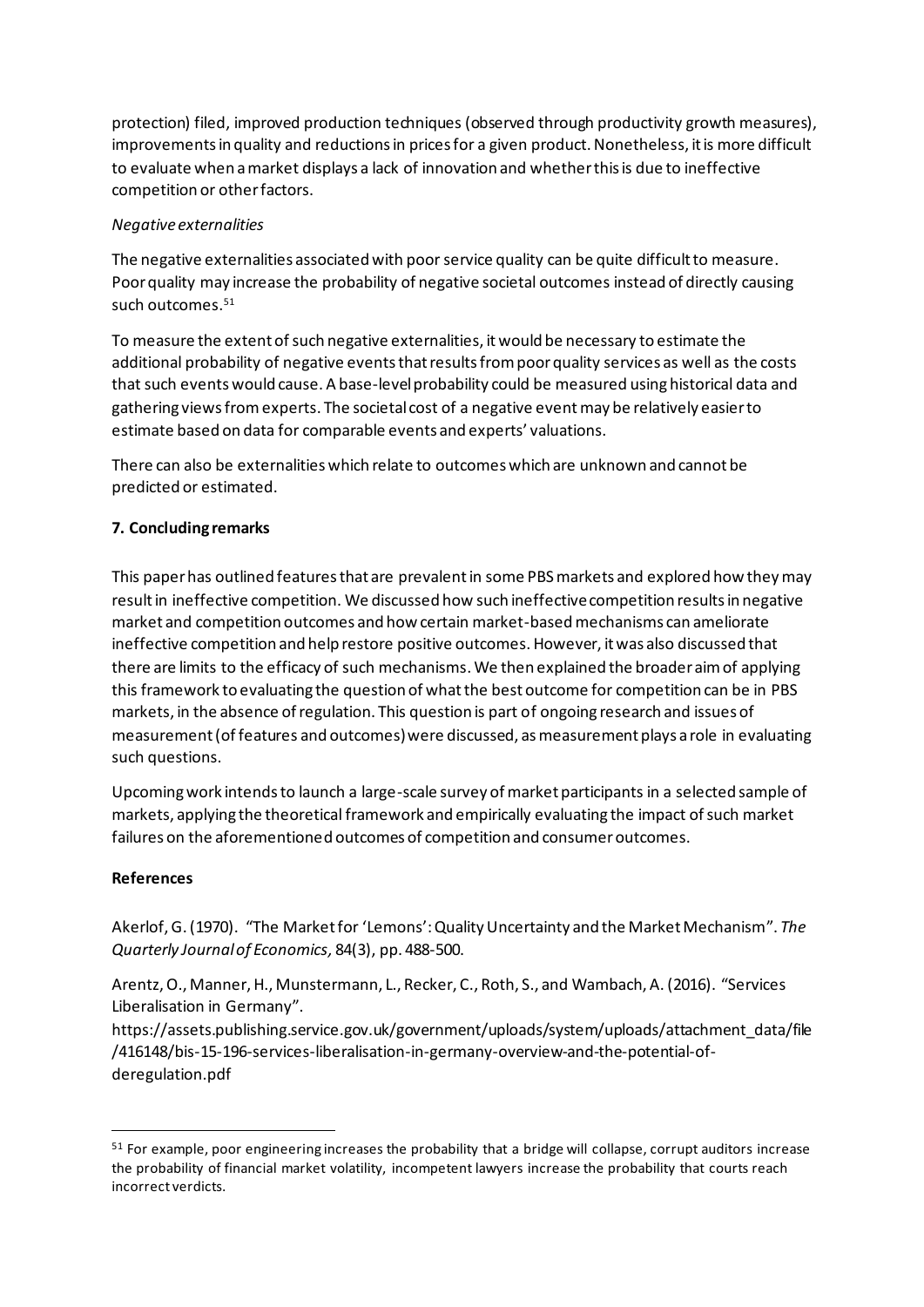Affeldt, P., Duso, T., Gugler, K., and Piechucka, J. (2021). "Market Concentration in Europe: Evidence from Antitrust Markets". *CESifo Working Paper Series, https://ideas.repec.org/p/ces/ceswps/\_8866.html*

Barbou des Places, S. (2006). "Self Regulation and the Professions: A Perspective from Regulatory Competition Theory". *Reframing Self Regulation in European Private Law, Kluwer Law International.*

Bergh, D., Ketchen, D., Orlandi, I., Heugens, P., and Boyd, B. (2019). "Information Asymmetry in Management Research: Past Accomplishments and Future Opportunities".*Journal of Management*, 45(1), pp. 122-158.

Bonroy, O. and Constantatos, C. (2008). "On the Use of Labels in Credence Goods Markets".*Journal of Regulatory Economics,* 33(3).

Bottini, N., and Molnar, M. (2010). "How Large are Competitive Pressures in Services Markets? Estimation of Mark-ups for Selected OECD Countries".*OECD Journal: Economic Studies,* 2010(1), pp. 1-51.

Canton, E., Ciriaci, D., and Solera, I. (2014). "The Economic Impact of Professional Services Liberalisation". *European Commission,*  https://ec.europa.eu/economy\_finance/publications/economic\_paper/2014/ecp533\_en.htm

Carroll, S., and Gaston, R.(1981). "Occupational Restrictions and the Quality of Service Received: Some Evidence". *Southern Economic Journal,* 47(4), pp. 959-976.

Clark, J.M. (1940). "Toward a Concept of Workable Competition". *The American Economic Review*, 30(2), pp. 241-256.

Cowen, T., and Tabarrok, A. (2015). "The End of Asymmetric Information". https://www.catounbound.org/2015/04/06/alex-tabarrok-tyler-cowen/end-asymmetric-information

d'Andria, D. (2013). "The Economics of Professional Services: Lemon Markets, Credence Goods, and C2C Information Sharing". *Service Business,* 7(1), pp. 1-15.

Darby, M., and Karni, E. (1973). "Free Competition and the Optimal Amount of Fraud". *The Journal of Law and Economics,* 16(1), pp. 67-88.

Delp, A. and Mayo, J. (2017). "The Evolution of 'Competition': Lessons for 21<sup>st</sup> Century Telecommunications Policy". *Review of Industrial Organisation,* 50(4), pp. 393-416.

Disney, R., Haskel, J., and Heden, Y. (2003). "Restructuring and Productivity Growth in UK Manufacturing". *The Economic Journal,* 113(489), pp. 666-694.

Directorate-General for Internal Market, (2021). "The Impact of Regulatory Environment on Digital Automation in Professional Services".

Domenighetti, G., Casabianca, A., Gutzwiller, F., and Martinoli, S. (1993). "Revisiting the Most Informed Consumer of Surgical Services. The Physician-Patient". *International Journal of Technology Assessment in Health Care,* 9(4), pp. 505-513.

Dullecku, U., and Kerschbamer, R.(2006). "On Doctors, Mechanics, and Computer Specialists: The Economics of Credence Goods".*Journal of Economic Literature,* 44(1), pp. 5-42.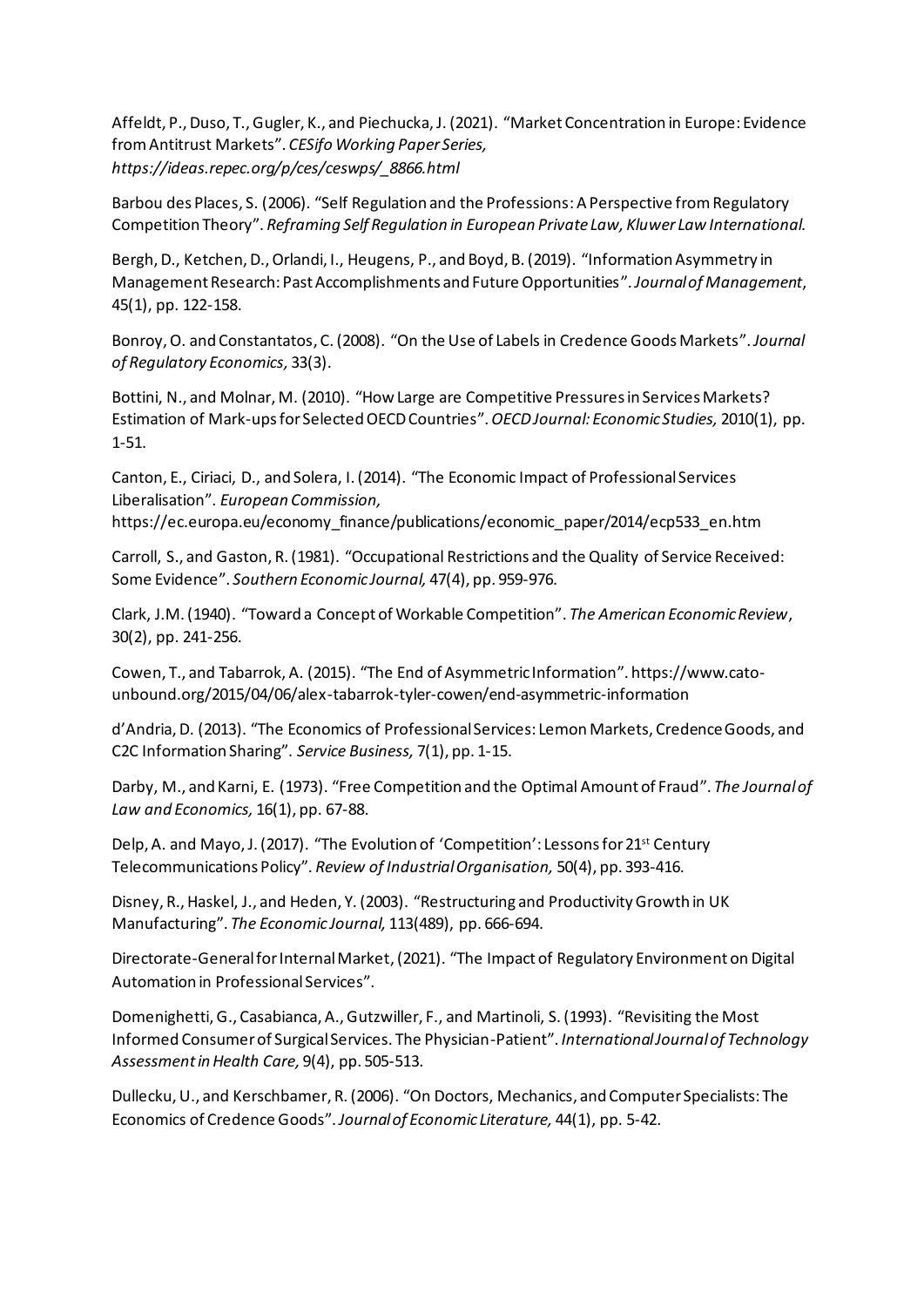Dulleck, U., Kerschbamer, R., and Sutter, M (2011). "The Economics of Credence Goods: An Experiment on the Role of Liability, Verifiability, Reputation, and Competition". *American Economic Review,* 101(2), pp. 526-555.

Emons, W. (1997). "Credence Goods and Fraudulent Experts". *The RAND Journal of Economics,* 28(1), pp. 107-119.

Eisenhardt, K. (1989). "Agency Theory: An Assessment and Review". *The Academy of Management Review,* 14(1), pp. 57-74.

Ekelund, R., Mixon, F., and Ressler, R. (1995). "Advertising and Information: An Empirical Study of Search, Experience and Credence Goods".*Journal of Economic Studies,* 22(2), pp. 33-43.

Elzinga, K. and Mills, D. (2011). "The Lerner Index of Monopoly Power: Origins and Uses". *American Economic Review*, 101(3), pp. 558-564.

European Commission (2019). "Effects of Regulation on Service Quality". [https://ec.europa.eu/growth/content/effects-regulation-service-quality\\_en](https://ec.europa.eu/growth/content/effects-regulation-service-quality_en)

Feddersen, T., and Gilligan, T. (2001). "Saints and Markets: Activists and the Supply of Credence Goods". *Journal of Economics and Management Strategy,* 10(1), pp. 149-171.

Kerschbamer, R. and Sutter, M. (2017). "The economics of credence goods–a survey of recent lab and field experiments". *CESifo Economic Studies*, 63(1).

Keune, M., Mayhew, B., and Schmidt, J. (2015). "Non-Big 4 Local Market Leadership and Its Effect on Competition". *Accounting Review,* 91(3), pp. 907-931.

Koumenta, M., Humphris, A., Kleiner, M., and Pagliero, M. (2014). "Occupational Regulation in the EU and UK: Prevalence and Labour Market Impacts".

https://assets.publishing.service.gov.uk/government/uploads/system/uploads/attachment\_data/file /343554/bis-14-999-occupational-regulation-in-the-EU-and-UK.pdf

Iossa, E. (2015). "Red Flags on Bid Rigging in Public Procurement". [https://economia.uniroma2.it/cdl/biennio/clese/corso/asset/YTo0OntzOjI6ImlkIjtzOjM6IjQyNSI7czo](https://economia.uniroma2.it/cdl/biennio/clese/corso/asset/YTo0OntzOjI6ImlkIjtzOjM6IjQyNSI7czozOiJpZGEiO3M6NDoiOTAzOCI7czoyOiJlbSI7TjtzOjE6ImMiO3M6NToiY2ZjZDIiO30=) [zOiJpZGEiO3M6NDoiOTAzOCI7czoyOiJlbSI7TjtzOjE6ImMiO3M6NToiY2ZjZDIiO30=](https://economia.uniroma2.it/cdl/biennio/clese/corso/asset/YTo0OntzOjI6ImlkIjtzOjM6IjQyNSI7czozOiJpZGEiO3M6NDoiOTAzOCI7czoyOiJlbSI7TjtzOjE6ImMiO3M6NToiY2ZjZDIiO30=)

Ivaldi, M., Jullien, B., Rey, P., Seabright, P., Tirole, J. (2003). "The Economics of Tacit Collusion". *Final Report for DG Competition, European Commission.* [https://ec.europa.eu/competition](https://ec.europa.eu/competition-policy/system/files/2021-04/the_economics_of_tacit_collusion_2003.pdf)[policy/system/files/2021-04/the\\_economics\\_of\\_tacit\\_collusion\\_2003.pdf](https://ec.europa.eu/competition-policy/system/files/2021-04/the_economics_of_tacit_collusion_2003.pdf)

Moen, O., Tvedten, T., Wold, A. and Wright, L. (2018). "Exploring the Relationship between Competition and Innovation in Norwegian SMEs". *Cogent Business and Management,* 5(1), pp. 156- 167.

OECD (1999). "Competition in Professional Services".*OECD Policy Roundtables, https://www.oecd.org/regreform/sectors/1920231.pdf*

OECD (2006). "Competition in Bidding Markets". *OECD Policy Roundtables*, https://www.oecd.org/competition/abuse/38773965.pdf

Ofgem (2019). "Framework for assessing whether conditions are in place for effective competition in domestic supply contracts".

[https://www.ofgem.gov.uk/sites/default/files/docs/2019/10/cfec\\_decision\\_final\\_1.pdf](https://www.ofgem.gov.uk/sites/default/files/docs/2019/10/cfec_decision_final_1.pdf)